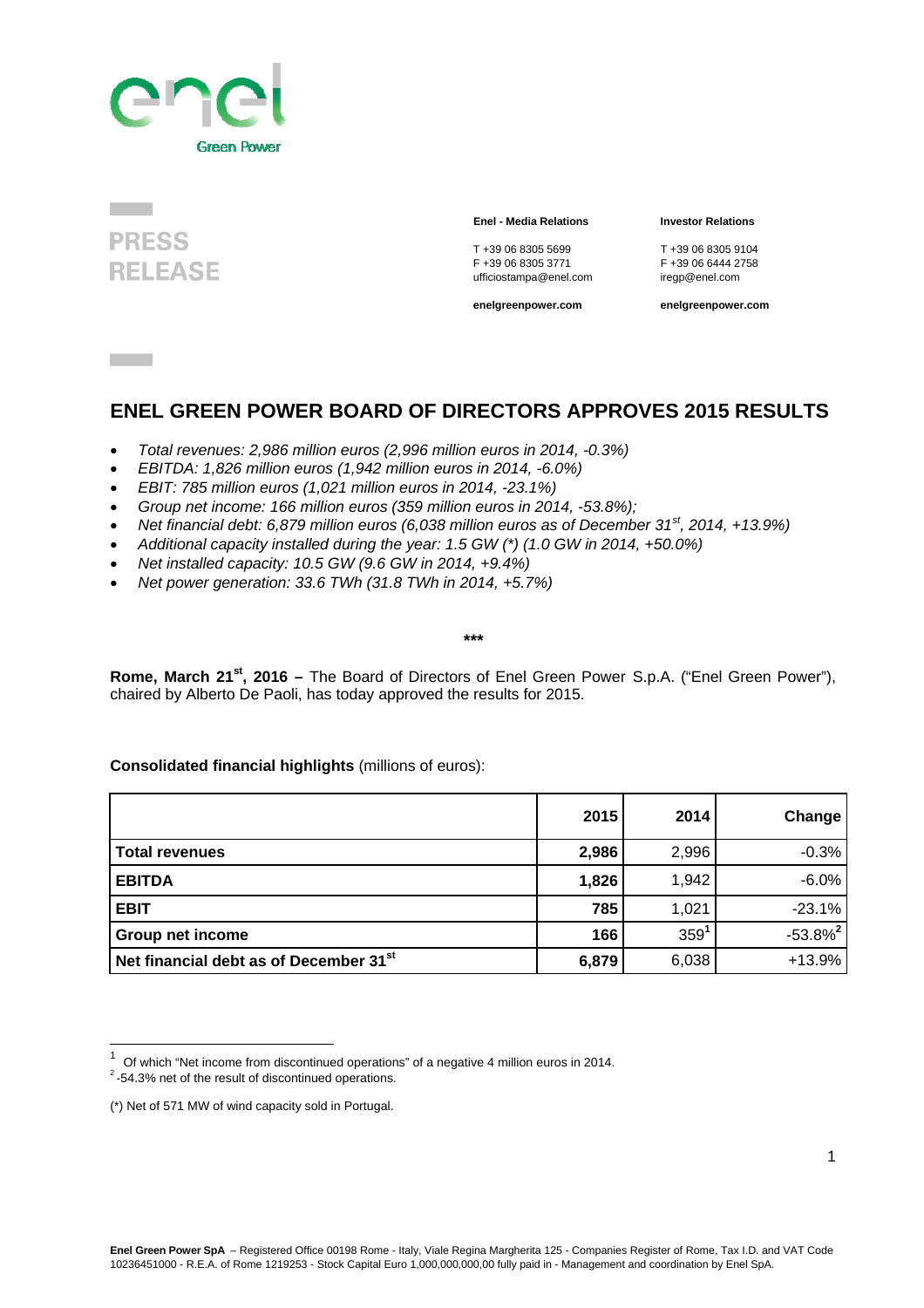

#### **Consolidated operational highlights:**

|                                           | 2015 | 2014 | <b>Change</b> |
|-------------------------------------------|------|------|---------------|
| <b>Additional installed capacity (GW)</b> | 1.5  |      | $+50.0\%$     |
| <b>Net installed capacity (GW)</b>        | 10.5 | 9.6  | $+9.4%$       |
| <b>Net power generation (TWh)</b>         | 33.6 | 31.8 | $+5.7%$       |

**Francesco Venturini**, Chief Executive Officer and General Manager of Enel Green Power, remarked: "*Just over five years from its listing, Enel Green Power has consolidated its position as one of the main global renewable energy players, growing its installed capacity in 2015 by a further 1.5 GW, almost*  entirely in countries blessed by great resource potential and that leverage on the growing *competitiveness and flexibility of those resources to meet their electricity demand. The contribution from the new installed capacity base and the increasing portfolio diversification underscore the soundness of our strategic choice that allowed Enel Green Power to counteract the effects of a more challenging price scenario, as well as ensuring robust cash flow that covers growth investments, also thanks to the optimisation of existing portfolio and despite the acceleration of investments driven by the recent strategic plans. 2015 also marks the entrance of Enel Green Power in new markets such as India and the launch of innovative projects, including rural electrification in Kenya and integration of storage in two of our Italian wind and PV plants. All of the above is testament to Enel Green Power's willingness to act as a leading player in the paradigm shift taking place in the electricity market*."

During 2015 the Group adopted the following organisational structure:

- Europe and North Africa, which adds North Africa to the countries previously included in the Europe area;
- Latin America;
- North America;
- Sub-Saharan Africa and Asia, which includes India and South Africa, which were previously included in the Europe area.

\*\*\*\*\*

The representation of performance and financial position by business area for 2014 were reclassified on the basis of the new organisational structure.

This press release uses a number of "alternative performance indicators" not envisaged in the IFRS-EU accounting standards (total revenues, EBITDA, net non-current assets, net current assets, net financial debt and net capital employed). In accordance with recommendation CESR/05-178b published on November  $3<sup>rd</sup>$ , 2005, the criteria used to calculate these indicators are described at the end of the release.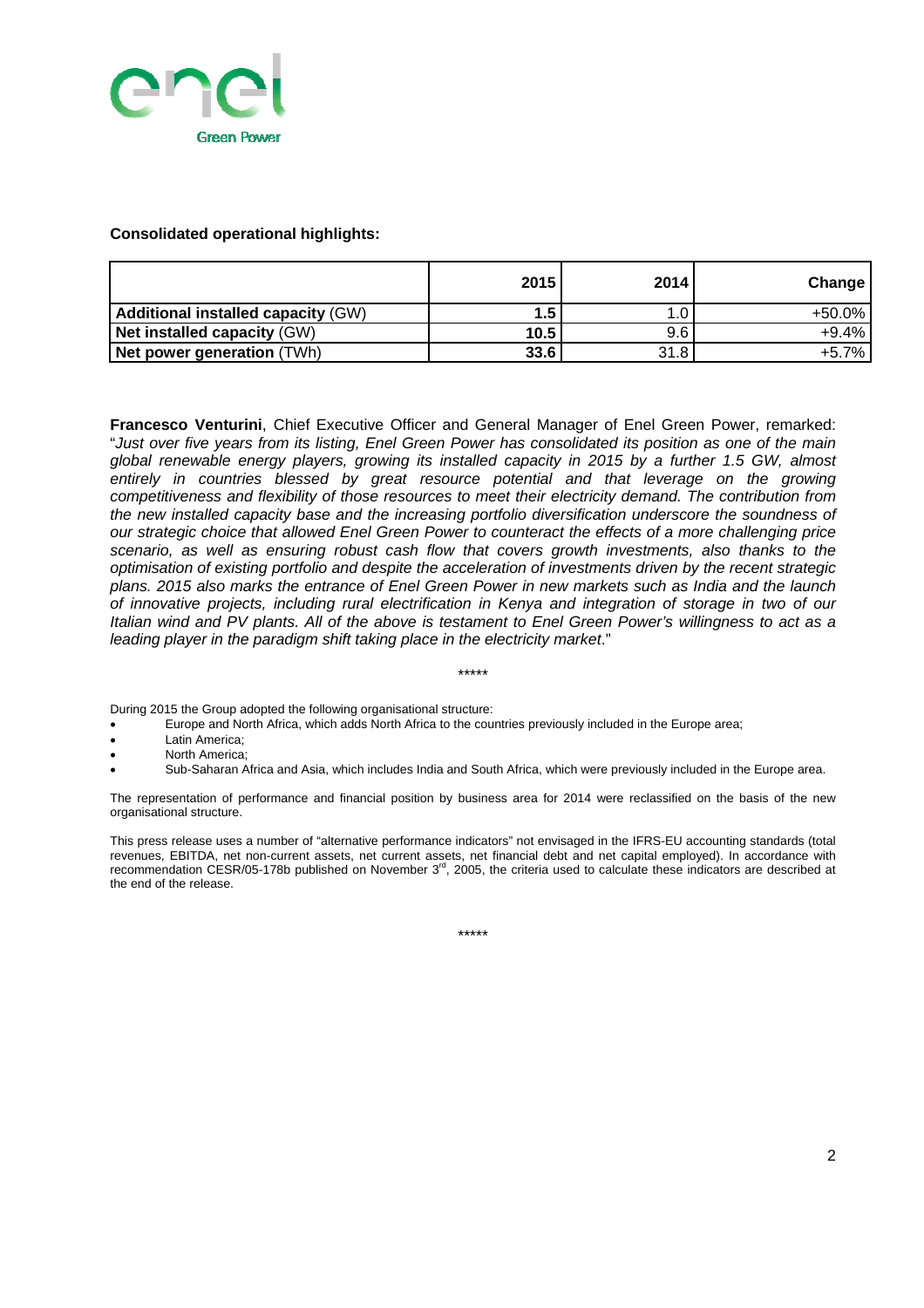

#### **OPERATIONAL HIGHLIGHTS FOR 2015**

#### **Net installed capacity**

|                | Net installed capacity (MW) |       |                              |       |  |
|----------------|-----------------------------|-------|------------------------------|-------|--|
|                |                             |       | At December 31 <sup>st</sup> |       |  |
|                | 2015                        | 2014  | Change                       | 2013  |  |
| Wind           | 6,575                       | 5,697 | 878                          | 5,085 |  |
| Hydropower     | 2,625                       | 2,624 |                              | 2,624 |  |
| Geothermal     | 833                         | 833   | -                            | 795   |  |
| Solar          | 399                         | 433   | (34)                         | 249   |  |
| <b>Biomass</b> | 38                          | 39    | $^{\prime}$ 1                | 23    |  |
| Cogeneration   | ٠                           | ٠     |                              | 37    |  |
| <b>Total</b>   | 10,470                      | 9,626 | 844                          | 8,813 |  |

The net installed capacity of the Enel Green Power Group (the "Group") as of December 31<sup>st</sup>, 2015 was 10,470 MW. The additional capacity over the period was equal to 1.5 GW, while the net increase compared with December 31st, 2014 was 844 MW (+8.8%) and includes the deconsolidation of 571 MW of installed wind capacity sold in Portugal in November 2015 (including 445 MW that was consolidated starting from September 2015) and of 102 MW of solar capacity in Italy following the creation of the equal joint venture with F2i.

As of December 31<sup>st</sup>, 2015, net installed capacity amounted to 5,615 MW in the Europe and North Africa area (-3.8% on December 31<sup>st</sup>, 2014), to 2,167 MW in the Latin America area (+27.6% on December 31<sup>st</sup>, 2014), to 2,506 MW in the North America area (+20.3% on December 31<sup>st</sup>, 2014) and to 182 MW in the Sub-Saharan Africa and Asia area (10 MW as of December 31<sup>st</sup>, 2014).

The growth in 2015 was essentially driven by the entry into service of wind plants in Latin America (+431 MW on 2014) and North America (+424 MW), partly offset by the decrease in capacity in Europe (-220 MW), mostly due to the disposal of wind capacity in Portugal and the transfer of Italian solar assets to the new joint venture.

|                |      | <b>Electricity generation (TWh)</b> |        |        | Average installed capacity (MW) |        |
|----------------|------|-------------------------------------|--------|--------|---------------------------------|--------|
|                | 2015 | 2014                                | Change | 2015   | 2014                            | Change |
| Wind           | 16.1 | 13.9                                | 2.2    | 6,081  | 5,297                           | 784    |
| Hydropower     | 10.4 | 11.5                                | (1.1)  | 2,624  | 2,624                           |        |
| Geothermal     | 6.2  | 5.9                                 | 0.3    | 833    | 802                             | 31     |
| Solar          | 0.7  | 0.4                                 | 0.3    | 461    | 298                             | 163    |
| <b>Biomass</b> | 0.2  | 0.1                                 | 0.1    | 40     | 24                              | 16     |
| <b>Total</b>   | 33.6 | 31.8                                | 1.8    | 10,039 | 9,045                           | 994    |

#### **Electricity generation**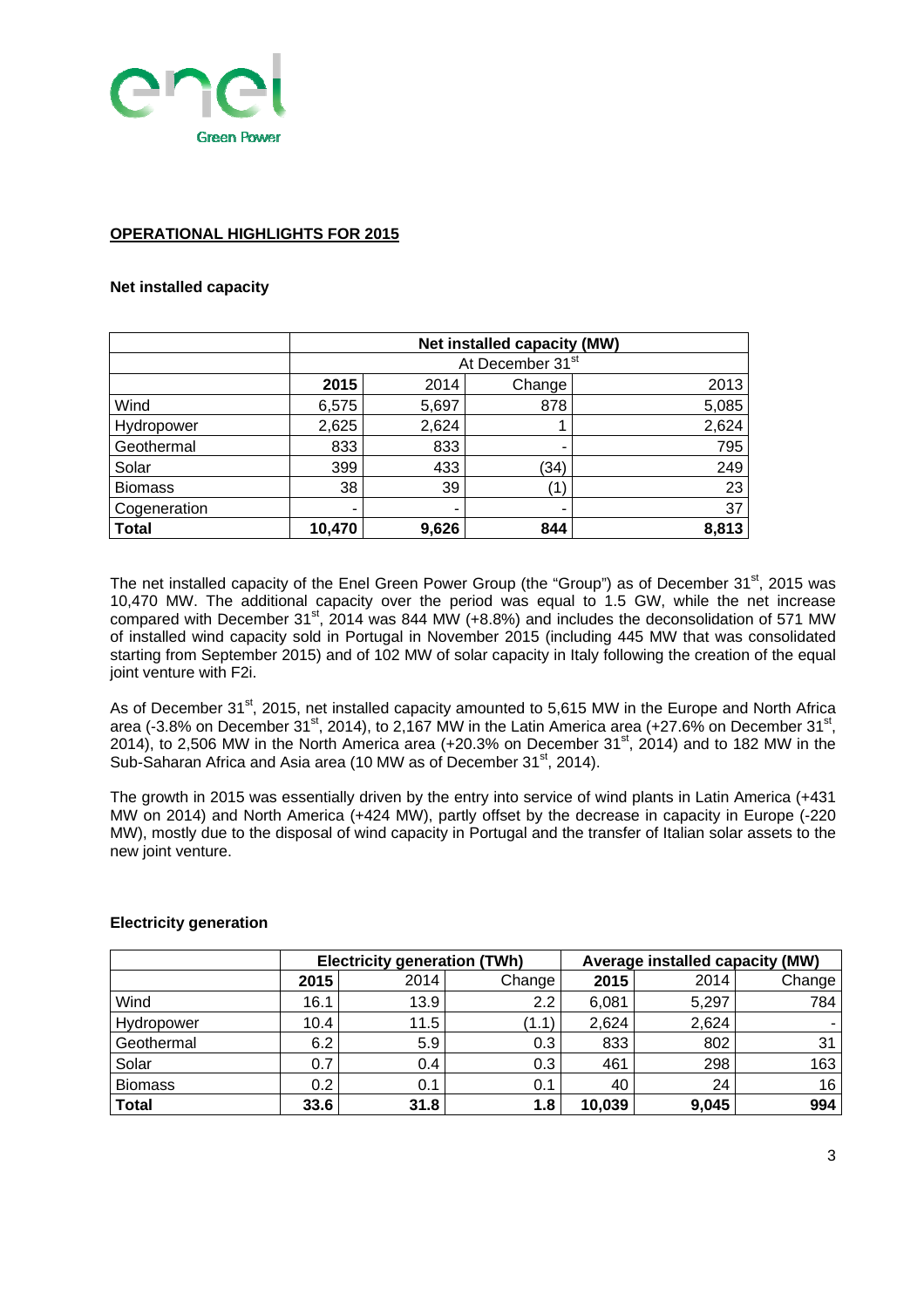

The Group's power generation in 2015 totalled 33.6 TWh, an increase of 1.8 TWh (+5.7%) compared with 2014. Electricity generation came to 19.4 TWh in the Europe and North Africa area (-6.3% on 2014), 6.7 TWh in the Latin America area (+52.3% on 2014) and 7.4 TWh in the North America area (+10.4% on 2014).

More specifically, the growth in 2015 was mainly attributable to the increase in wind generation as a result of the expansion of installed capacity in Latin America (+1.7 TWh) and in North America (+0.8 TWh) and was partially offset by the disposal of the plants in France at the end of 2014 (-0.3 TWh). The decrease in hydropower generation is the result of lower water availability in Italy (-1.2 TWh) and in Guatemala (-0.1 TWh), which more than offset the greater output in Panama (+0.5 TWh). There was also a rise in geothermal generation in Italy (+0.3 TWh) and solar output in Chile (+0.2 TWh), the effect of greater installed capacity.

The average load factor (the ratio of actual generation to theoretical output) in 2015 was 38.2% (40.1% in 2014), due to the deterioration in the hydropower load factor in Italy as a result of poorer water availability in 2015 compared with 2014, partly offset by an improvement in availability in Panama. Despite the entry into service of new plants in Latin America, the wind load factor increased only marginally compared with 2014, mainly due to lower availability of wind resources in Iberia and North America and the disposal of wind capacity in France and Portugal.

\*\*\*\*\*

#### **CONSOLIDATED FINANCIAL HIGHLIGHTS FOR 2015**

**Total revenues** were 2,986 million euros, virtually unchanged on 2014, with a slight decline of 10 million euros (-0.3%). This decrease was the result of a 57 million euro drop in other revenues and income (totalling 360 million euros in 2014), which was partly offset by the increase of 47 million euros in revenues from sales of electricity including the effect of commodity contracts measured at fair value (totalling 2,636 million euros in 2014), taking account of exchange rate gains of 154 million euros.

The increase in revenues from the sale of electricity, including incentives, is attributable to the increase in revenues in North America (106 million euros) and in Latin America (101 million euros) as a result of expanded installed capacity, which more than offset the decline in revenues reported in Europe (162 million euros), mainly in Italy (169 million euros), due to reduced water availability, and the effects of the disposal of Enel Green Power France (31 million euros) in December 2014.

Other revenues in 2015 totalled 303 million euros, a 57 million euro decrease compared with 2014. Other revenues in 2015 reflect the effect in the Europe and North Africa area of the acquisition of control of 3Sun (117 million euros), the recognition of the indemnity in the agreement with STM (12 million euros) and the gain on the sale of Portuguese assets (29 million euros), including the effects of the consolidation of a number of projects in the portfolio held by the ENEOP consortium. Other revenues in the Sub-Saharan Africa and Asia area include the effects of the completion of the purchase price allocation process in respect of the acquisition of South African projects (12 million euros). Other revenues in 2014 mainly reflected the effect of the disposal of equity investments (LaGeo for 123 million euros and Enel Green Power France for 31 million euros) and the recognition of the indemnity in the agreement with Sharp on the off-take of the output of the 3Sun factory (95 million euros).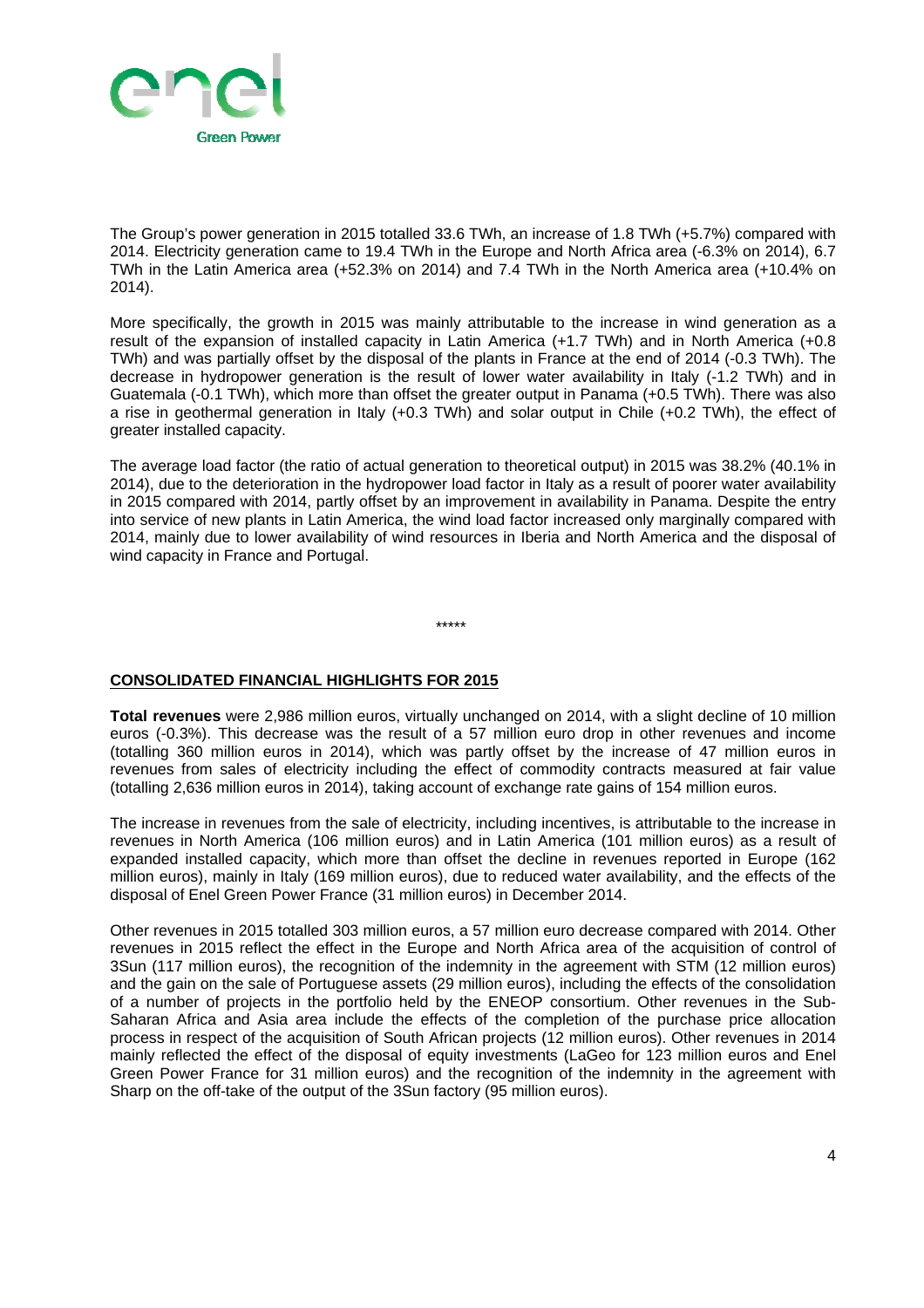

**EBITDA** was 1,826 million euros in 2015, down 116 million euros (-6.0%) compared with 2014, and includes an exchange rate gain of 102 million euros. The decrease was mainly a result of a drop in EBITDA in Europe and North Africa (360 million euros), which was partially offset by increases in Latin America (162 million euros) and North America (76 million euros).

The Europe and North Africa area posted EBITDA of 1,105 million euros, a decrease of 360 million euros compared with 2014 (1,465 million euros). The change reflects the contraction in revenues described above, the increase in operating expenses due to the formalisation of a number of agreements for the early retirement of personnel in Italy (48 million euros) and the increase in operating expenses mainly related to the acquisition of control of 3Sun (29 million euros).

The Latin America area reported EBITDA of 364 million euros, up 162 million euros compared with the previous year (202 million euros in 2014), taking account of exchange rate gains of 44 million euros. The rise reflected the increase in revenues (112 million euros) and a decrease in costs for purchases of electricity (119 million euros) in Panama and Brazil, which more than offset an increase in operating expenses associated with the expansion of installed capacity in Brazil, Chile and Mexico (63 million euros).

The North America area reported EBITDA of 352 million euros, up 76 million euros compared with the previous year (276 million euros), mainly due to the increase in revenues (138 million euros, that included an exchange rate gain of 58 million euros), which more than offset higher personnel and operating costs, largely accounted for by the increase in installed capacity.

The Sub-Saharan Africa and Asia area posted EBITDA of 5 million euros, up 6 million euros compared with 2014 (a loss of 1 million euros), reflecting an increase in revenues, up 11 million euros, which more than offset the increase in operating expenses in South Africa (4 million euros).

**EBIT** amounted to 785 million euros, a decrease of 236 million euros (-23.1%) compared with 2014. The effect of the decrease in EBITDA was compounded by higher depreciation, amortisation and impairment losses (120 million euros), in line with the increased installed capacity in Latin America (51 million euros) and in North America (27 million euros).

EBIT in 2015 also includes writedowns recognised on a number of specific projects in North America (33 million euros) and on 3Sun (46 million euros), the writedown of certain receivables in Europe (16 million euros) and impairment losses of 155 million euros on the assets held in Romania, taking account of the continuing uncertainty in the regulatory framework and market conditions in that country. In 2014 EBIT included the impairment loss recognised on the net assets of EGP Hellas (181 million euros).

**Group net income** amounted to 166 million euros, a decrease of 193 million euros (-53.8%) compared with the 359 million euros posted in 2014 (including a net loss from discontinued operations of 4 million euros). Net income reflected the above mentioned decline in EBIT and an increase in income taxes, equal to 184 million euros in 2015, for an effective tax rate of 41.1%, compared with 37.3% in 2014. The change was mainly attributable to the adjustment of deferred taxation in Italy following the application of the provisions of the 2016 Stability Act, which reduced the IRES (corporate income tax) rate from 27.5% to 24% starting from 2017, with effects already reflected as of December 31<sup>st</sup>, 2015. Net income also reflects the greater contribution of companies with non-controlling interests.

The **consolidated balance sheet** as of December 31<sup>st</sup>, 2015 shows net capital employed of 16,509 million euros (14,967 million euros as of December  $31<sup>st</sup>$ , 2014), funded by shareholders' equity attributable to shareholders of the parent company and non-controlling interests of 9,630 million euros  $(8,929$  million euros as of December 31<sup>st</sup>, 2014) and net financial debt of 6,879 million euros (6,038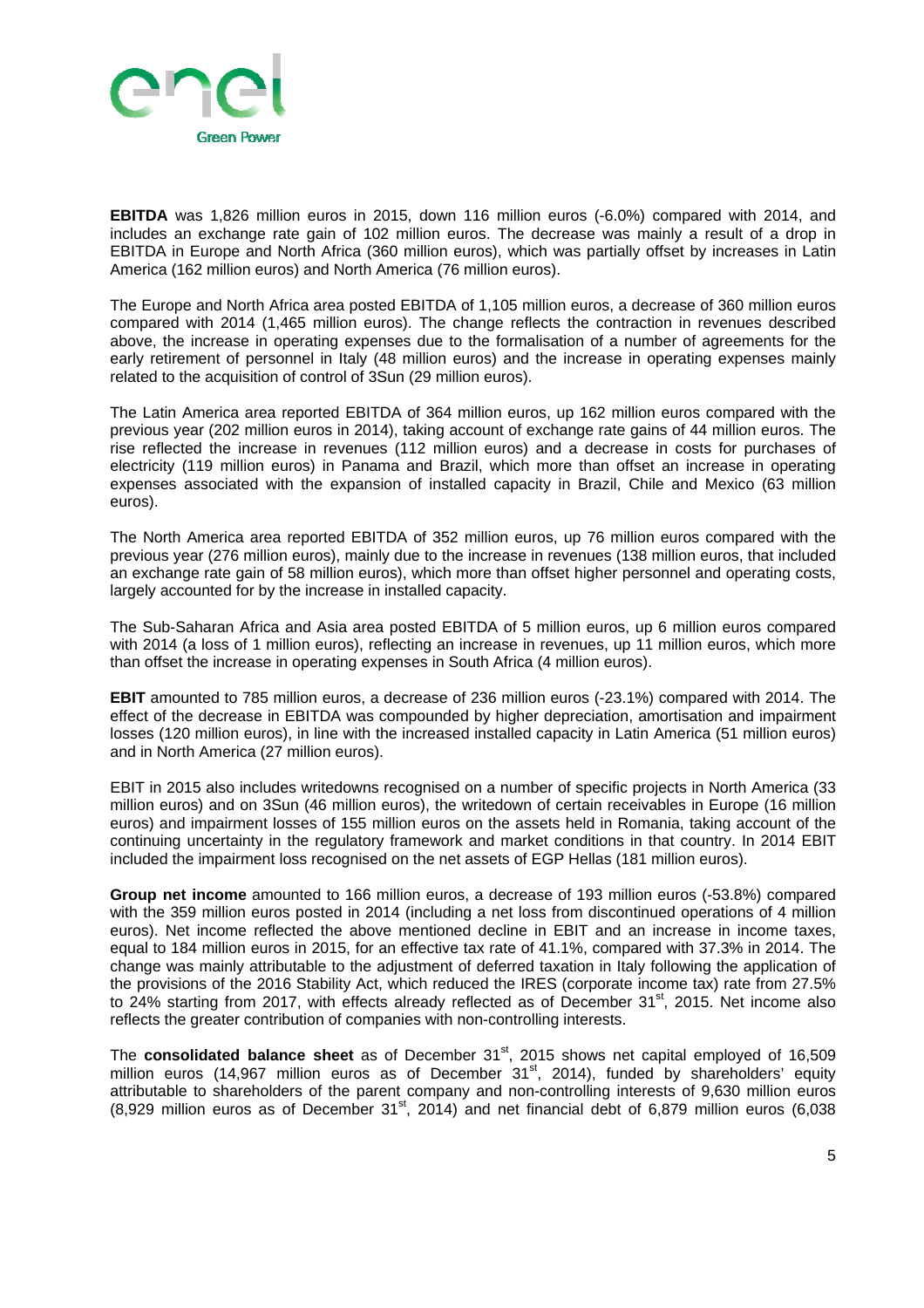

million euros as of December 31<sup>st</sup>, 2014). Net capital employed increased by 1,542 million euros, mainly due to the rise in net non-current assets (1,802 million euros), which more than offset the growth in net current assets (218 million euros).

Net financial debt was 6,879 million euros as of December 31<sup>st</sup>, 2015, an increase of 841 million euros  $(+13.9%)$  compared with December 31<sup>st</sup>, 2014, which was mainly due to the increase in investments. As of December  $31^{st}$ , 2015, the debt-to-equity ratio was 0.71 (0.68 as of December 31 $st$ , 2014).

Operating **capital expenditure** in 2015 amounted to 2,462 million euros, an increase of 833 million euros compared with 2014. The change mainly regarded the solar sector (397 million euros), the wind sector (244 million euros) and the hydropower sector (128 million euros).

Group **employees** as of December 31<sup>st</sup>, 2015 numbered 4,309 (3,609 as of December 31<sup>st</sup>, 2014), up 700 employees.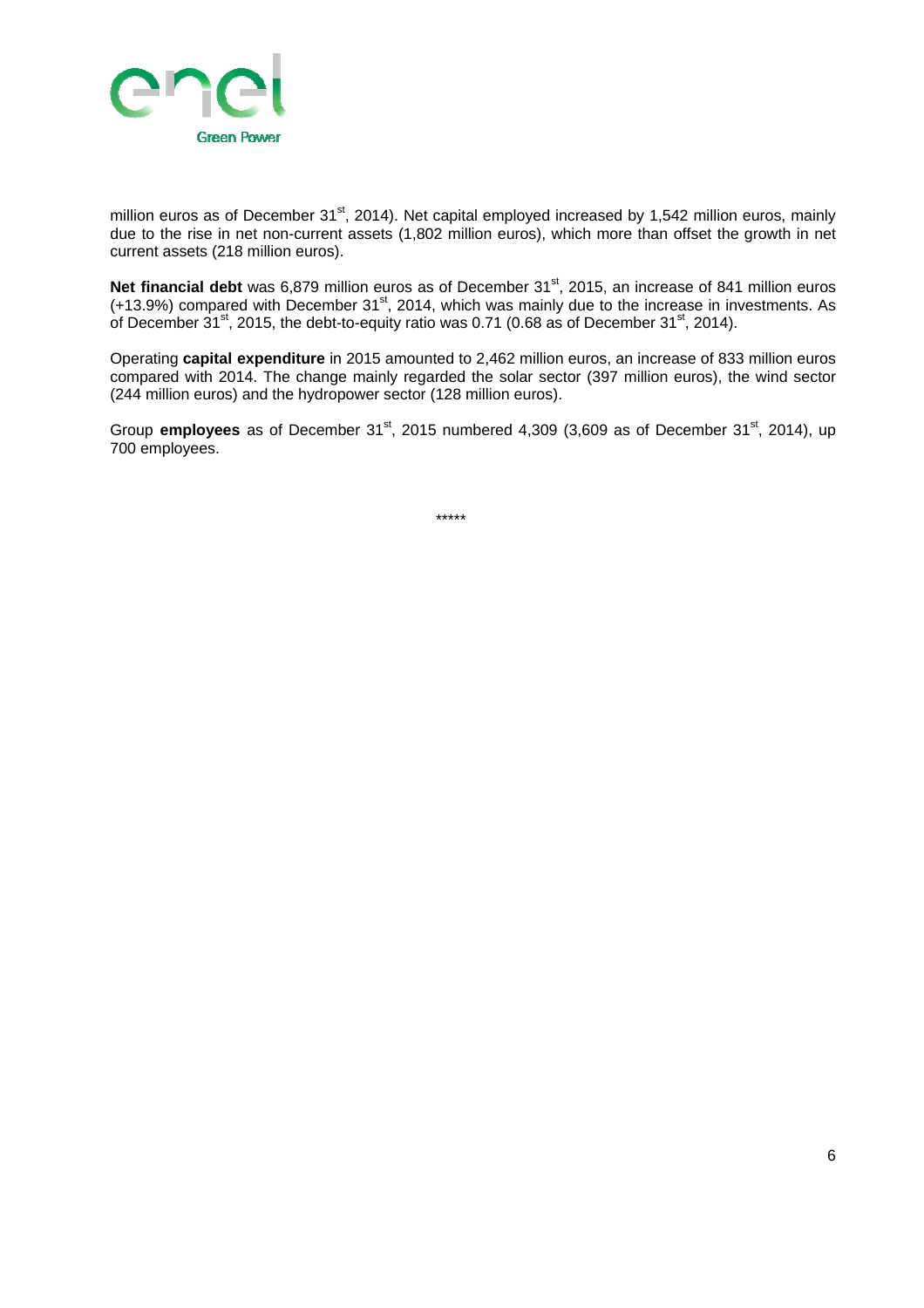

#### **2015 PARENT COMPANY RESULTS**

Parent company Enel Green Power operates its own generation plants (358 geothermal, hydro, wind, solar and biomass plants), with total net installed capacity as of December 31<sup>st</sup>, 2015 of 2.9 GW and an output of 12.8 TWh.

Enel Green Power coordinates the activities of its subsidiaries by setting their strategic objectives. It manages central treasury operations for the Group's foreign companies also through its subsidiary Enel Green Power International BV. It also manages insurance coverage and provides assistance and guidance on organisation, personnel management and labour relations, as well as accounting, administrative, tax, legal and corporate matters.

**Results** (millions of euros):

|                                                    | 2015  | 2014  | Change   |
|----------------------------------------------------|-------|-------|----------|
| <b>Total revenues</b>                              | 1,241 | 1,553 | $-20.1%$ |
| <b>EBITDA</b>                                      | 560   | 1,070 | $-47.7%$ |
| <b>EBIT</b>                                        | 273   | 769   | $-64.5%$ |
| Net income for the year                            | 92    | 431   | $-78.7%$ |
| Net financial debt as of December 31 <sup>st</sup> | 3,528 | 2.742 | 28.7%    |

**Total revenues** were 1,241 million euros (1,553 million euros in 2014), down 312 million euros (-20.1%), due to a decrease in revenues from the sale of electricity (-178 million euros including the effect of commodity contracts measured at fair value) and from green certificates (totalling 1,001 million euros in 2015 and 1,179 million euros in 2014), and a reduction of 134 million euros in "other revenues and income".

"Other revenues and income" totalled 240 million euros in 2015 (374 million euros in 2014) and mainly reflect revenues from the sale of photovoltaic panels in the amount of 104 million euros. The aforementioned 134 million euro decrease was attributable to the recognition in 2014 of the gain on the disposal of the equity investment in LaGeo Sa de CV (148 million euros) and the indemnity provided for in the agreement with Sharp on the off-take of the output of the 3Sun Srl plant (95 million euros).

The contraction in revenues from the sale of electricity reflects a decrease in revenues from green certificates and other incentives (55 million euros), a decrease in revenues from the sale of electricity (33 million euros), due to reduced output, and a decrease in net income from commodity contracts measured at fair value (90 million euros).

**EBITDA** amounted to 560 million euros, down 510 million euros (-47.7%) compared with the previous year (1,070 million euros in 2014) due to the aforementioned 312 million euro decline in revenues and to an increase in costs of 198 million euros, mainly related to higher costs for services, materials and other operating expenses (153 million euros) as well as higher personnel costs (41 million euros), mainly attributable to the formalisation of a number of early retirement agreements for personnel in Italy.

**EBIT** was 273 million euros, a decrease of 496 million euros compared with the previous year (769 million euros in 2014), reflecting the decline in EBITDA described above, partially offset by a decrease in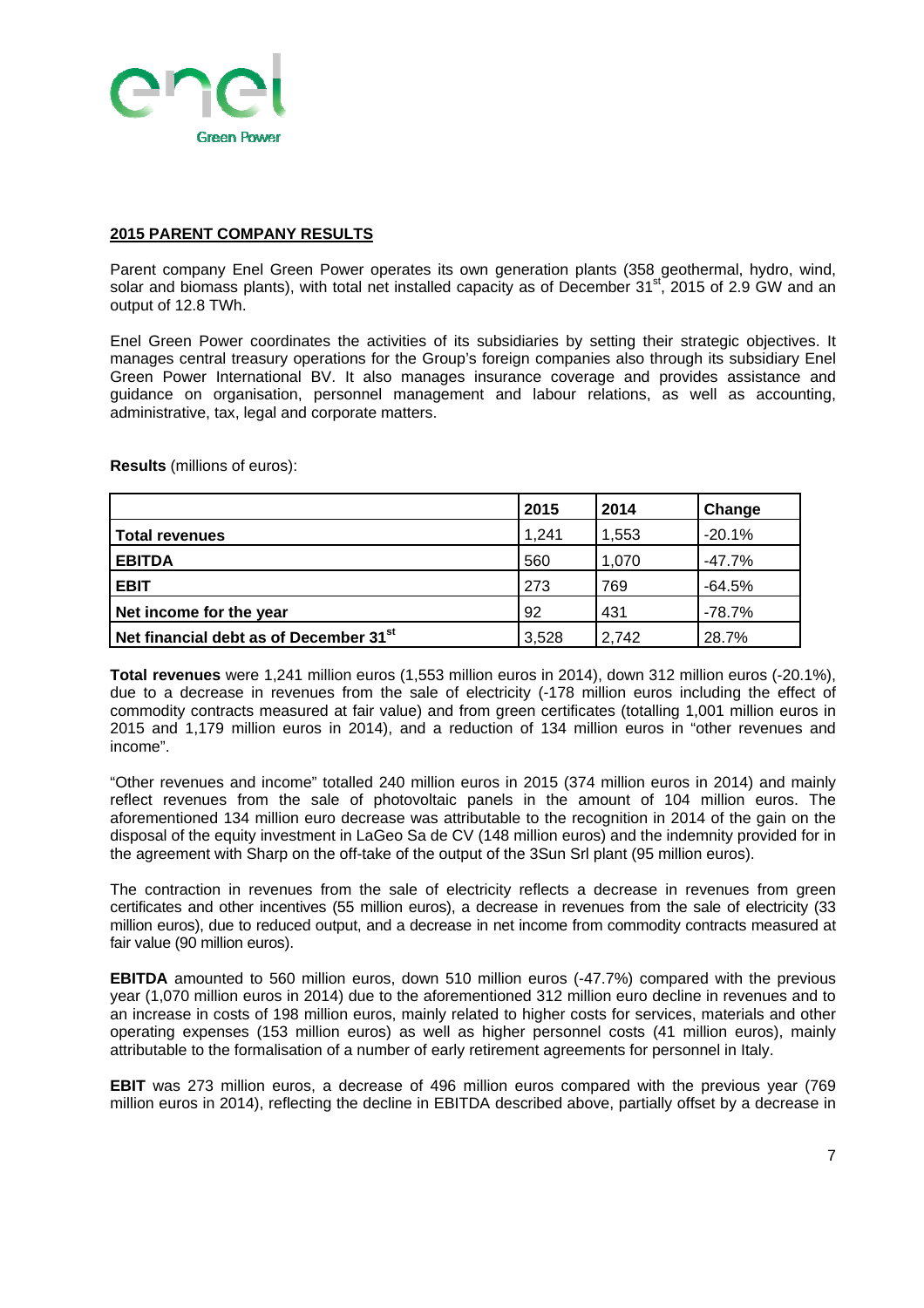

depreciation, amortisation and impairment losses of 14 million euros (287 million euros in 2015 and 301 million euros in 2014), mainly due to the impact of writedowns recognised in 2014.

**Net income** for 2015 amounted to 92 million euros, down 339 million euros (-78.7%) compared with the previous year (431 million euros in 2014, including a loss from discontinued operations of 4 million euros). The decrease in EBIT was only partly offset by a decrease in income tax of 157 million euros.

**Net financial debt** amounted to 3.528 million euros (2.742 million euros as of December 31<sup>st</sup>, 2014), an increase of 786 million euros on the previous year (+28.7%), mainly reflecting a decrease in other current financial assets (778 million euros) and an increase in short-term borrowings (181 million euros), partly offset by a decrease in other non-current financial assets (127 million euros).

**Shareholders' equity** amounted to 6,818 million euros (6,898 million euros as of December 31<sup>st</sup>, 2014), consisting of share capital (1,000 million euros), the legal reserve (200 million euros), other reserves (4,430 million euros), as well as retained earnings (1,095 million euros) and net income for the year (92 million euros). The change on the previous year mainly reflects the recognition of net income and the distribution of dividends from 2014 net income (160 million euros).

\*\*\*\*\*

#### **RECENT KEY EVENTS**

#### **Integration of Enel Green Power into Enel**

On November 17<sup>th</sup>, 2015, the Boards of Directors of Enel SpA ("Enel") and Enel Green Power approved the project for the partial non-proportional spin-off of Enel Green Power into Enel. The transaction is aimed at the full integration of renewable assets into the Enel Group and the delisting of Enel Green Power shares from the Italian and Spanish stock markets. The transaction was approved by the Extraordinary Shareholders' Meetings of both companies that took place on January 11<sup>th</sup>, 2016. On February 18<sup>th</sup>, 2016, Enel and Enel Green Power announced that the right of withdrawal and the right of sale recognised to Enel Green Power shareholders that did not approve the spin-off were exercised in accordance with relevant legislation on the matter for a total amount of 16,406,123 Enel Green Power shares, at the unit settlement value of 1.780 euros per share, for an aggregate amount of around 29.2 million euros. The total value of the shares involved is therefore below the threshold of 300 million euros set as a condition precedent for the completion of the transaction. The aforementioned Enel Green Power shares under withdrawal or sale were offered on an optional pre-emption basis to the shareholders of Enel Green Power in line with current legislation from February  $19<sup>th</sup>$  to March 21<sup>st</sup>, 2016.

#### **Enel Green Power finalises sale of all its assets in Portugal**

On November 26<sup>th</sup>, 2015, Enel Green Power announced that its subsidiary Enel Green Power España, S.L. ("EGPE", 60% owned by Enel Green Power and 40% owned by Endesa), closed the sale of the entire share capital of Finerge Gestão de Projectos Energéticos, S.A. ("Finerge Gestão"), a wholly-owned EGPE subsidiary operating wind farms in Portugal with a net installed capacity of 642 MW, equivalent to a gross capacity of 863 MW, to the Portuguese company First State Wind Energy Investments S.A. ("First State Wind Energy Investments"). The signing of the sale agreement was disclosed to the financial markets on September 30<sup>th</sup>, 2015. The total consideration for the sale is 900 million euros, including the repayment of a shareholder loan to Finerge Gestão. With this sale, EGP has exited the Portuguese renewables market.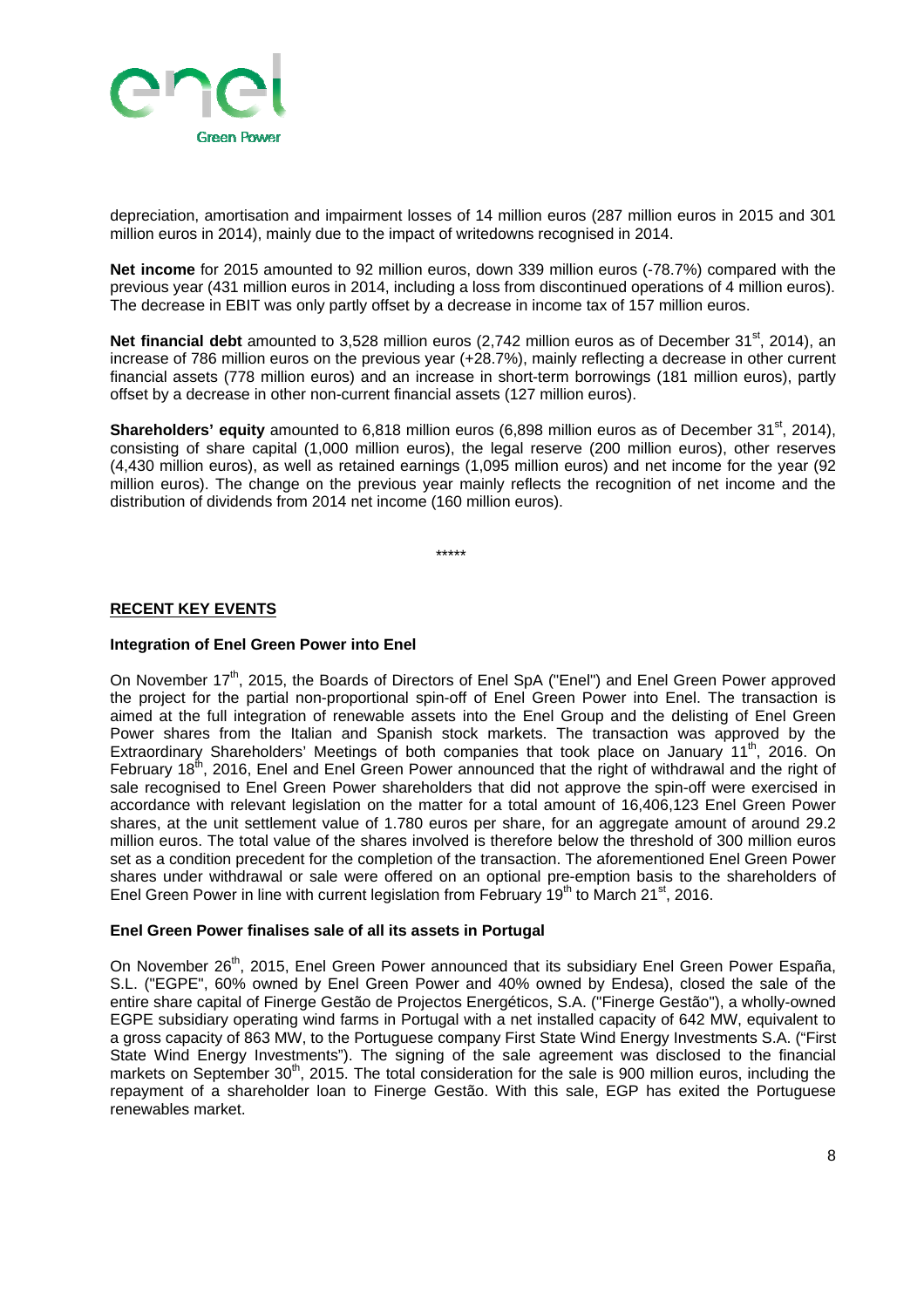

The sale was finalised following the completion of the split of ENEOP - Eólicas de Portugal, S.A. ("ENEOP"), a company that used to own a portfolio of operating wind farms with a total installed capacity of 1,333 MW in which Finerge Gestão held a stake of 35.96%. The completion of the ENEOP split was announced to financial markets on October 28<sup>th</sup>, 2015. As a result of the split, Finerge Gestão consolidated six wind farms with a total installed capacity of 445 MW. That capacity was added to Finerge Gestão's asset portfolio, that already included majority and minority shareholdings equal to a net installed capacity of 197 MW (418 MW gross capacity).

The total consideration of 900 million euros is subject to price adjustments in line with standard practice for this type of transaction. The amount has been paid in full, generating an estimated positive impact on the Enel Green Power Group's consolidated net financial debt of about 550 million euros, taking into account the effects of ENEOP's consolidation. The gain on the transaction, which included the effects of ENEOP's consolidation, was about 30 million euros. The sale of Finerge Gestão and the resulting exit from the Portuguese renewable energy sector is part of Enel Green Power's strategy to optimise its portfolio and seize opportunities in countries with greater development potential.

#### **Enel Green Power brings Goodwell wind farm online in the United States**

On December 9<sup>th</sup>, 2015, Enel Green Power announced the completion and connection to the grid of the 200 MW Goodwell wind farm located in Texas County, Oklahoma.

The construction of the wind farm, which is owned by Goodwell Wind Project, LLC, a subsidiary of Enel Green Power North America, Inc. ("EGPNA"), is the result of a total investment of nearly 310 million US dollars. As one of the largest wind farms in the EGPNA portfolio, the Goodwell plant is able to generate some 860 million euros kWh annually, enough to meet the energy needs of over 73,000 US households and avoid the emission of about 450,000 tonnes of  $CO<sub>2</sub>$  into the atmosphere each year. The Goodwell wind farm is supported by a 20-year power purchase agreement (PPA).

#### **New wind farm enters service in the United States**

On December 18<sup>th</sup>, 2015, Enel Green Power announced that through its subsidiary EGPNA, it brought online the Little Elk wind farm in Oklahoma in the United States.

Little Elk, which is located in Kiowa and Washita Counties, has a total installed capacity of 74 MW and is able to generate more than 330 GWh per year, enough to meet the annual energy needs of about 27,000 US households, while avoiding the emission of around 240,000 tonnes of  $CO<sub>2</sub>$  into the atmosphere each year.

The construction of Little Elk required an investment of approximately 130 million US dollars, partially funded through a capital contribution agreement with Mitsubishi UFJ Financial Group, Inc. The project is supported by a 25-year PPA with People's Electric Cooperative of Oklahoma (PEC).

#### **Enel Green Power and F2i close agreement to create a photovoltaic joint venture in Italy**

On December 22<sup>nd</sup>, 2015, Enel Green Power announced that together with F2i SGR S.p.A. ("F2i"), acting on behalf of F2i – Fondo italiano per le infrastrutture, as well as their respective subsidiaries Enel Green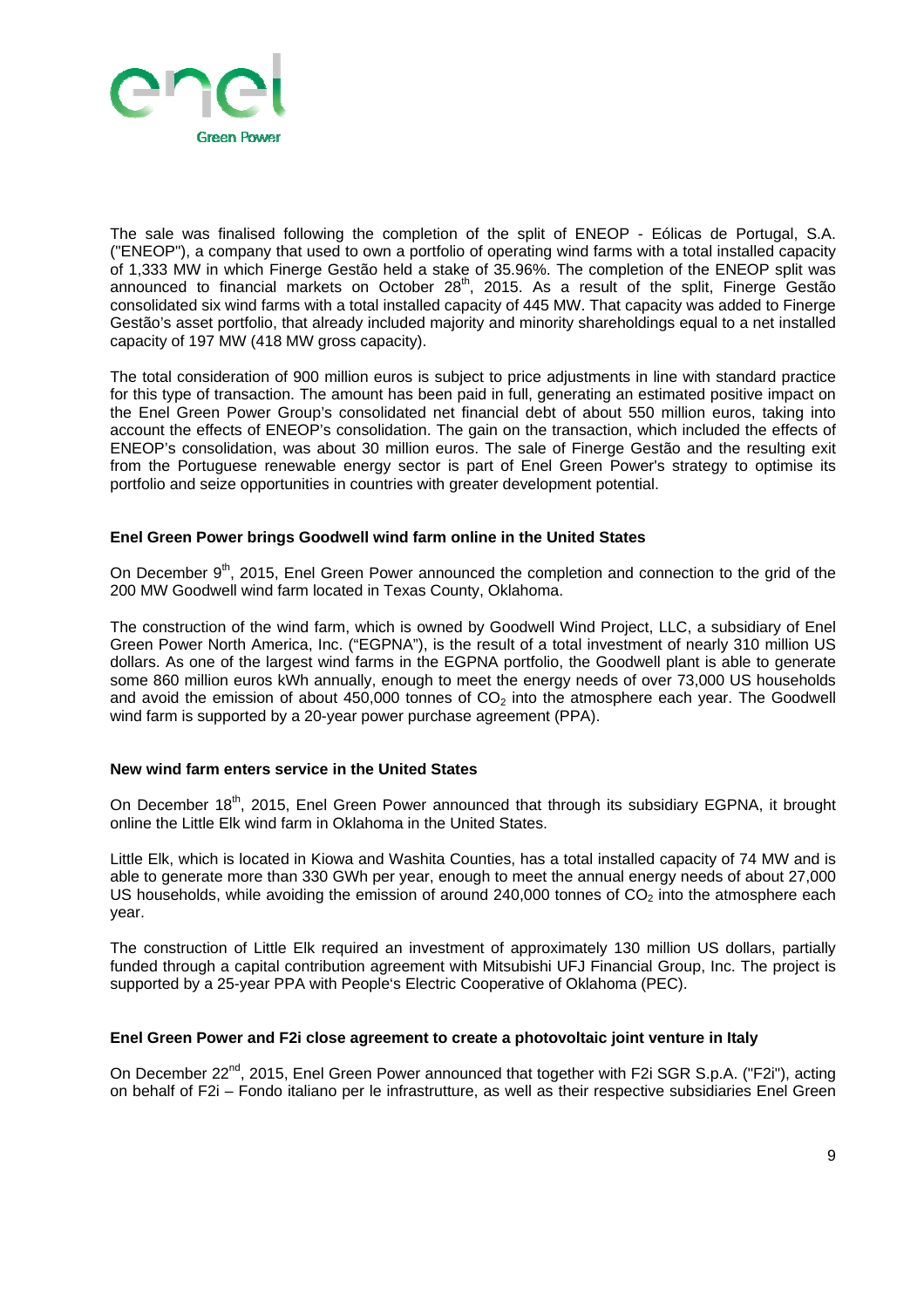

Power Solar Energy S.r.l. and F2i Energie Rinnovabili S.r.l., it closed an agreement to create an equally held joint venture that was signed and announced to financial markets on October 16<sup>th</sup>, 2015.

The joint venture, to which Enel Green Power has transferred its Italian solar assets, resulted from the merger by incorporation into that new company of F2i Solar 1 S.r.l. and F2i Solar 3 S.r.l., companies controlled by F2i Energie Rinnovabili S.r.l., with effect from December 31<sup>st</sup>, 2015.

The new joint venture, which seeks to become the photovoltaic market leader in Italy, has an installed capacity of 207 MW made up of 102 MW brought by Enel Green Power and 105 MW brought by F2i. The transaction is part of Enel Green Power's work in seizing value creation opportunities, including through active management of its asset portfolio. The closing of the transaction follows satisfaction of the conditions precedent provided for in the agreement signed by the parties on October 16<sup>th</sup>, 2015, including approval by the competent EU antitrust authorities. The transaction will reduce Enel Green Power Group's net financial debt by around 120 million euros. The enterprise value of the Enel Green Power assets is about 234 million euros and that of the F2i assets about 282 million euros, with respective equity values of about 91 million euros net of minorities, and about 111 million euros. In addition, Enel Green Power, in order to ensure equal participation in the joint venture, made a cash contribution of about 20 million euros. An adjustment of these values, using a mechanism standard for this type of transaction, is envisaged for 2016.

#### **Enel Green Power starts construction of Sierra Gorda wind farm in Chile**

On December 22<sup>nd</sup>, 2015, Enel Green Power announced that it had started building its 112 MW Sierra Gorda wind farm, named after the town where it is located, approximately 60 kilometres from the city of Calama in the Chilean region of Antofagasta.

Sierra Gorda is owned by Enel Green Power Chile Ltda. and is expected to be completed and enter service by the end of 2016. Once fully operational, the facility will be able to generate more than 295 GWh each year – equivalent to the annual power consumption needs of around 130,000 Chilean households – while avoiding the emission of over  $140,000$  tonnes of  $CO<sub>2</sub>$ .

Enel Green Power will invest approximately 215 million US dollars in the construction of the new facility. The project will be financed through the Enel Green Power Group's own resources and will be supported by a long-term PPA.

The energy generated by the Sierra Gorda wind farm will be delivered to the transmission network Chile's northern region, SING (Sistema Interconectado del Norte Grande).

#### **Enel Green Power starts construction of new solar plant in Brazil**

On December  $28^{th}$ , 2015, Enel Green Power announced that it had started construction of the Ituverava solar power plant in the state of Bahia, in north-eastern Brazil. Once completed, Ituverava will have a total installed capacity of 254 MW, making it Enel Green Power's largest solar power plant currently under construction.

The solar plant, which is owned by three special purpose vehicles held by Enel Green Power Brasil Participações Ltda., is expected to be completed and enter into service by the end of 2017. Ituverava will be able to generate more than 550 GWh per year, enough to meet the annual energy consumption needs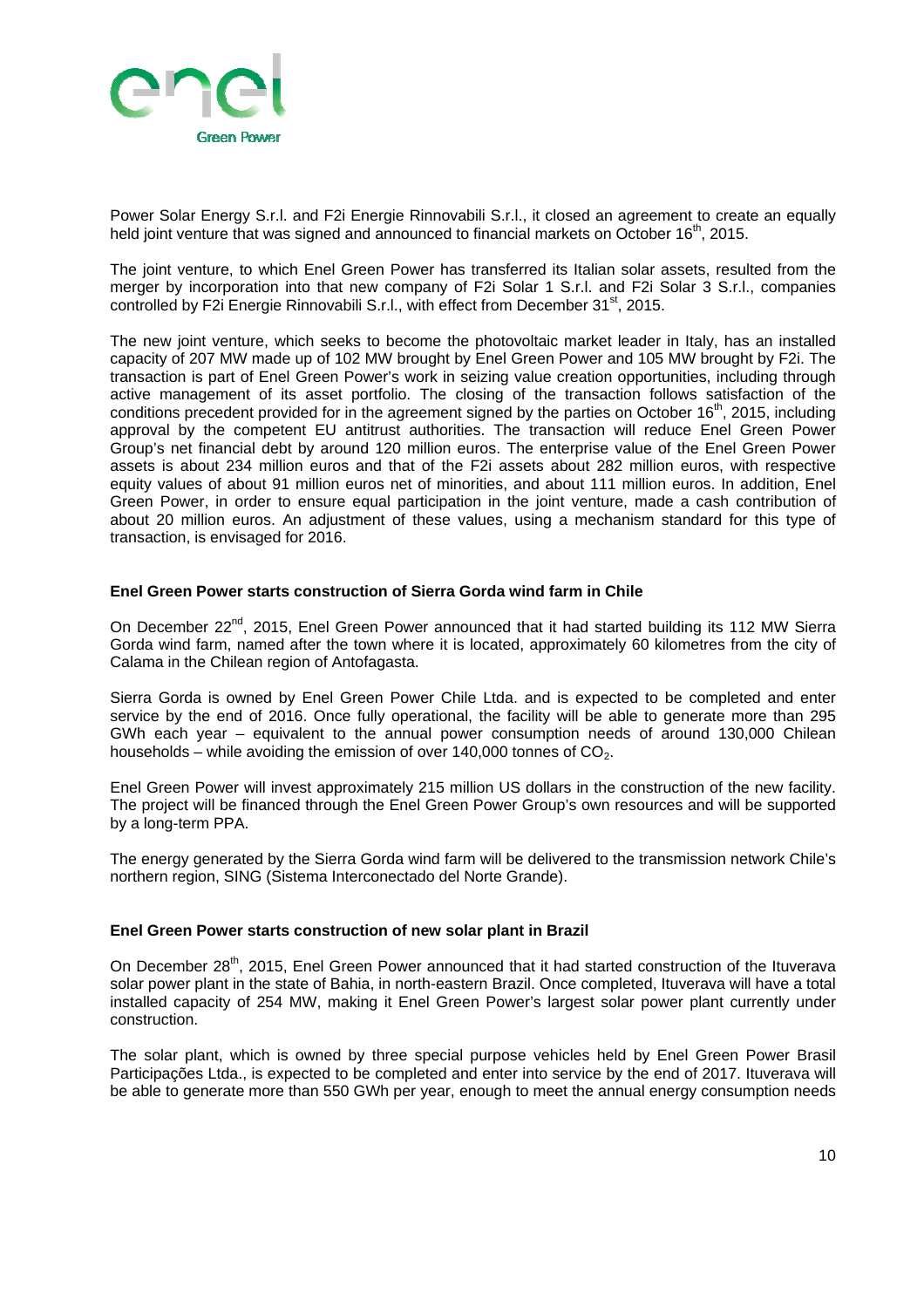

of more than 268,000 Brazilian households, while avoiding the emission of over 185,000 tonnes of CO<sub>2</sub> each year.

Enel Green Power will be investing approximately 400 million US dollars in the construction of Ituverava. The project will be financed with Enel Green Power Group's own resources. Ituverava will be supported by a 20-year PPA with the Chamber of Commercialisation of Electric Energy (CCEE – Câmara de Comercialização de Energia Elétrica).

#### **Enel Green Power sells minority stakes in two US wind farms**

On January 4<sup>th</sup>, 2016, Enel Green Power announced that its subsidiary EGPNA had entered into two agreements with GE Energy Financial Services, a unit of General Electric (NYSE: GE), to sell 24% of its "Class A" interest in Chisholm View Wind Project, LLC, owner of the 235 MW Chisholm View wind farm in Oklahoma, and its "Class A" interest in Prairie Rose Wind, LLC, owner of the 200 MW Prairie Rose wind farm in Minnesota. The total consideration for the two transactions is about 74 million US dollars, which was paid upon completion of the agreement. As a result of the transactions, EGPNA's stake in the two companies has been reduced to 51% from the previous 75%, while GE Energy Financial Services' stake (held indirectly through EFS Chisholm and EFS Prairie Rose) has been increased to 49% from the previous 25%. Following the closing of the transactions, EGPNA's controlling stakes and GE Energy Financial Services' minority stakes in both Chisholm View Wind Project, LLC and Prairie Rose Wind, LLC have been transferred to the joint venture EGPNA Renewable Energy Partners, LLC (EGPNA REP), which is 51% held by Enel Green Power and 49% held by GE Energy Financial Services. EGPNA will retain responsibility for the daily administration, operation and maintenance activities of these assets.

#### **Enel Green Power puts the Carrera Pinto photovoltaic plant in Chile into service**

On January 4<sup>th</sup>, 2016, Enel Green Power announced that it had completed and connected to the grid the first 20 MW of its 97 MW Carrera Pinto photovoltaic plant, located in the Chilean region of Atacama.

The solar plant is owned by Parque Solar Carrera Pinto S.A., a subsidiary of Enel Green Power Chile Ltda. The remaining 77 MW of the photovoltaic facility are expected to be completed and enter into service in the second half of 2016.

Once fully operational, Carrera Pinto will be able to generate over 260 GWh each year – equivalent to the annual power consumption needs of around 122,000 Chilean households – while avoiding the emission of more than 127,000 tonnes of  $CO<sub>2</sub>$ . EGP is investing about 180 million US dollars in the construction of Carrera Pinto. The project is financed through the Enel Green Power Group's own resources and is supported by a long-term PPA.

The electricity generated by the Carrera Pinto solar plant, which is located 60 kilometres from the city of Copiapó, will be delivered to Chile's Central Region Transmission Network (Sistema Interconectado Central, SIC).

#### **Enel Green Power begins construction of new wind farm in the United States**

On January  $15<sup>th</sup>$ , 2016, Enel Green Power announced that it had started building its new 108 MW Drift Sand wind project in Oklahoma. The wind farm, which is owned by Drift Sand Wind Project, LLC, a subsidiary of Enel Kansas, LLC held by EGPNA, is expected to be completed and enter into service by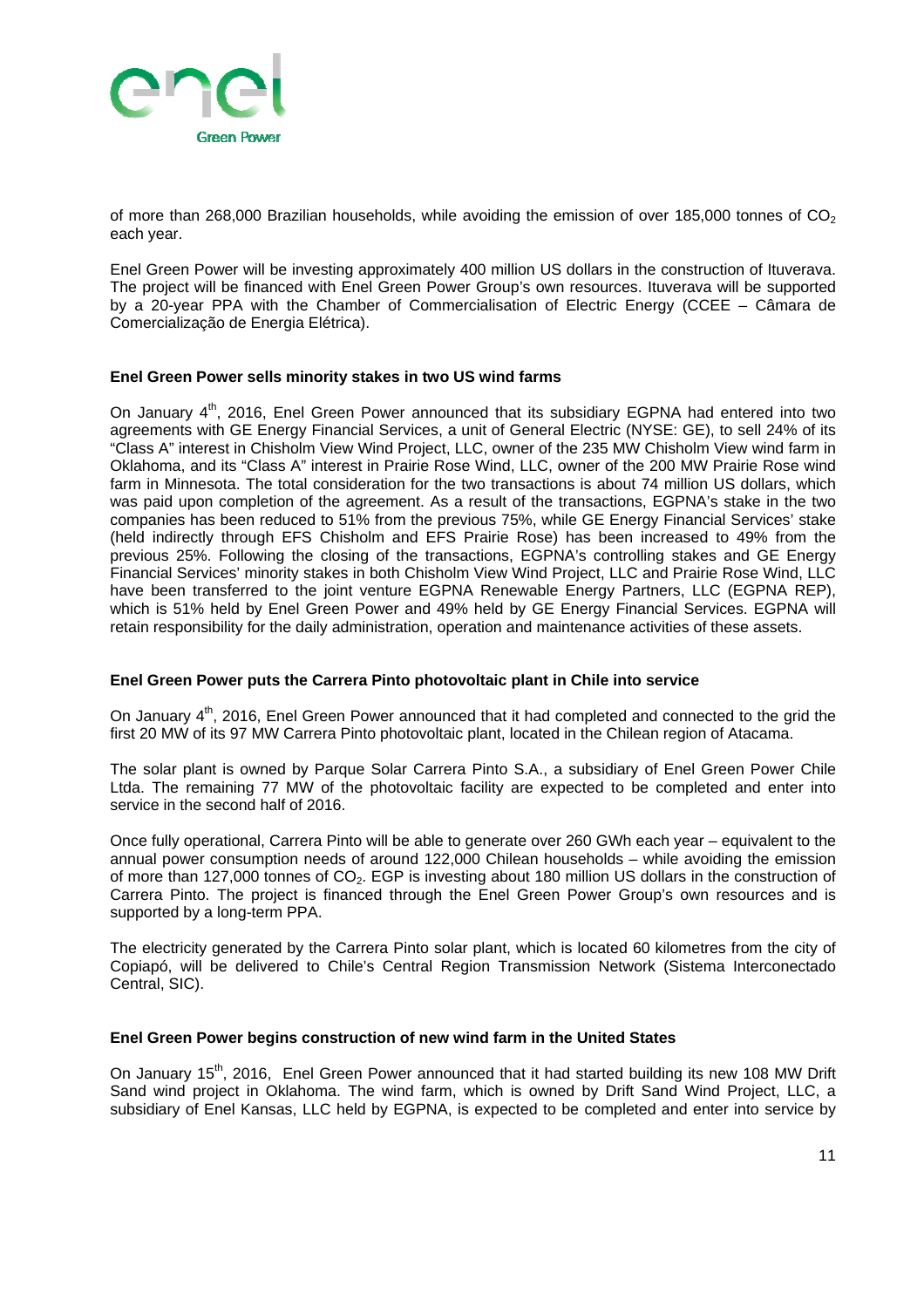

the end of 2016. Once fully operational, the facility will be able to generate around 480 GWh annually, providing enough electricity to power the equivalent of more than 39,000 US households. The construction of Drift Sand requires an investment of about 180 million US dollars financed through the Enel Green Power Group's own resources. All of the power and green certificates from Drift Sand will be sold under a long-term PPA.

#### **Enel Green Power begins construction of new wind farm in Brazil**

On January 20<sup>th</sup>, 2016, Enel Green Power announced that it had started building its Delfina wind farm in Brazil's north-eastern state of Bahia. The new facility is owned by five special purpose vehicles held by Enel Green Power Brasil Participações Ltda., will have a total installed capacity of 180 MW and will enter service in the first half of 2017. Once completed, Delfina will be able to generate more than 800 GWh per year, enough to meet the annual energy consumption needs of 390,000 Brazilian households while avoiding the emission of more than  $270,000$  tonnes of  $CO<sub>2</sub>$  into the atmosphere.

EGP will be investing about 400 million US dollars in the construction of the wind farm. The project will be financed through the Enel Green Power Group's own sources and supported by a long-term PPA.

#### **Enel Green Power wins tender and enters Peruvian market**

On February 18<sup>th</sup>, 2016, Enel Green Power announced that, acting through its subsidiary Enel Green Power Peru, it had been awarded the right to sign 20-year power supply contracts for 126 MW of wind power, 180 MW of photovoltaic (180 MW DC equal to about 144 MW AC) and 20 MW of hydro capacity following the renewable tender launched by the Peruvian government through the energy regulator OSINERGMIN. With 326 MW awarded in the tender, by 2018 EGP will become the main renewables player in Peru and the only company operating plants with three different renewable technologies in the country. EGP will be investing about 400 million US dollars in the construction of the renewables facilities, which are expected to begin operation by 2018. The 20-year supply contracts awarded to EGP provide for the sale of specified volumes of electricity generated by the plants.

The 126-MW Nazca wind project will be built in the Marcona district, which is located in Peru's southern coastal area, more specifically in the Ica department, an area with a high level of wind resources. Once up and running, the project will generate about 600 GWh per year, while avoiding the emission of around  $370,000$  tonnes of  $CO<sub>2</sub>$  into the atmosphere. The 180-MW DC Rubi photovoltaic project (equal to about 144 MW AC) will be built in the Moquegua district, which is located in Peru's southern area, more specifically in the Moquegua department, an area with a high level of solar radiation. Once up and running, the facility will generate about 440 GWh per year, while avoiding the emission of around 270,000 tonnes of  $CO<sub>2</sub>$  into the atmosphere.

The hydro project Ayanunga, with a capacity of about 20 MW, will be built in the Monzón district, which is located in Peru's central area, more specifically in the Huànunco department. Once up and running, the hydro plant will generate about 140 GWh annually, while avoiding the emission of nearly 109,000 thousand tonnes of  $CO<sub>2</sub>$  into the atmosphere.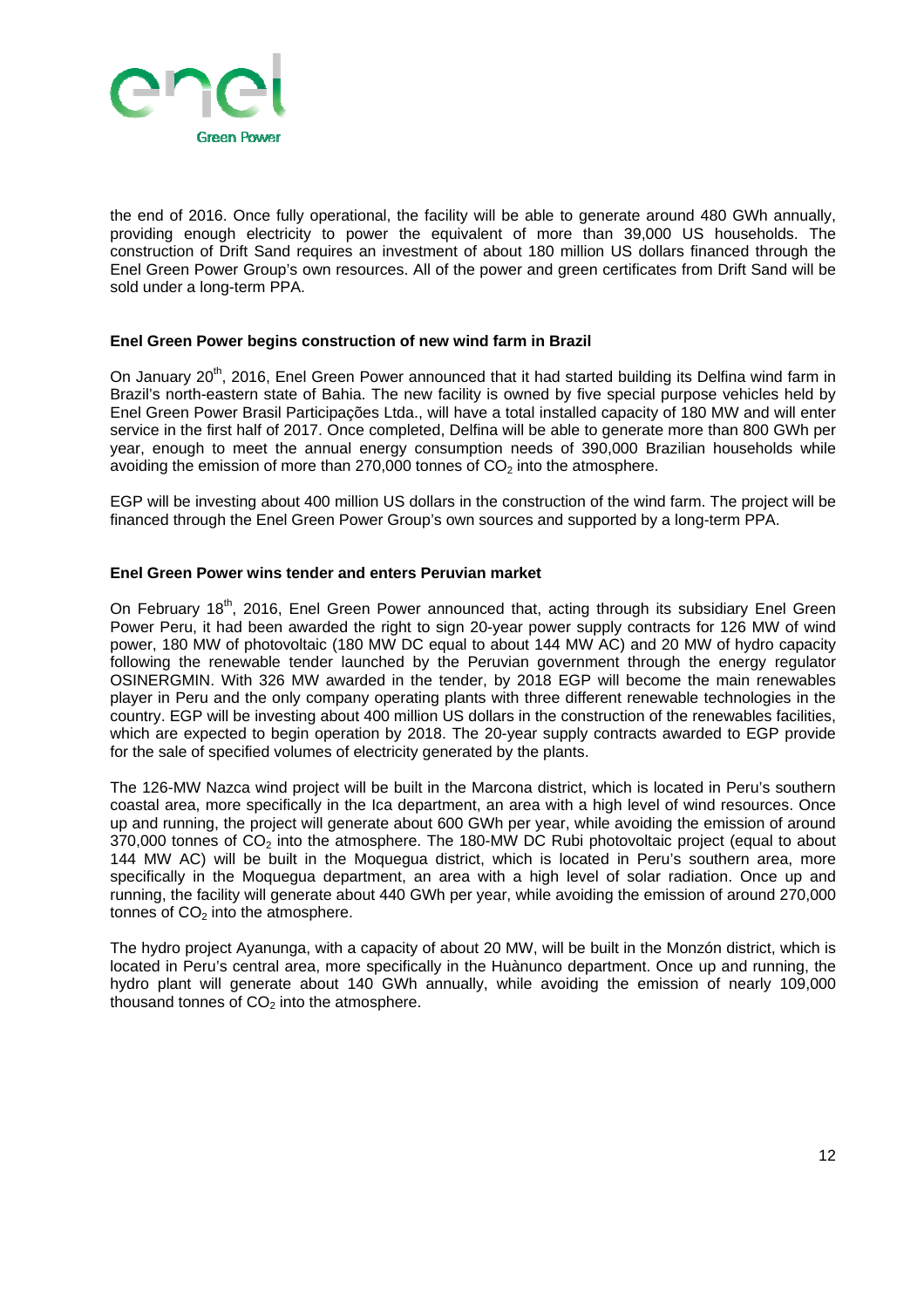

#### **Enel Green Power with Nareva and Siemens awarded preferred bidder status for 850 MW of wind capacity in Morocco**

On March 10<sup>th</sup>, 2016, Enel Green Power announced that, in consortium with the Moroccan energy company Nareva Holding ("Nareva") and the German wind turbine manufacturer Siemens Wind Power, it had been awarded "preferred bidder status" at the "2nd phase of the wind integrated project" tender held by the Moroccan utility ONEE (Office National de l'Electricité et de l'Eau Potable). The consortium has been pre-awarded the right to develop, design, finance, construct, operate and maintain five wind projects in Morocco with a total capacity of 850 MW, to be confirmed following the signing of the purchase agreements for the energy generated by the plants. Of the five projects, Midelt (150 MW), Tanger (100 MW) and Jbel Lahdid (200 MW) are located in northern Morocco while Tiskrad (300 MW) and Boujdour (100 MW) are located in the country's south.

Enel Green Power and Nareva will establish and own five special purpose vehicles (SPV) holding the projects. Siemens Wind Power will provide the wind turbines, with several components manufactured locally.

The construction of the five plants will require a total investment of approximately 1 billion euros. Enel Green Power will fund the cost of the project corresponding to its 50% shareholding by a mix of equity and debt, the latter through project finance facilities provided by international financial institutions. The wind farms are expected to be completed and enter operation between 2017 and 2020. In line with the tender rules, the energy generated by the five wind farms will be sold to ONEE under 20 year-PPAs.

\*\*\*\*\*

#### **OUTLOOK**

In 2015 Enel Green Power confirmed its leadership position in the renewable energy sector and achieved the strategic objectives announced to the financial community despite the contraction in prices in the main European markets and tensions in various emerging markets.

The persistence of these unfavourable conditions will make 2016 another challenging year for Enel Green Power, whose strategy will be characterised by the expansion of its installed capacity primarily in emerging economies with abundant renewable resources and strong economic growth.

Investments will be focused on growth in markets with stable regulatory frameworks, while taking steps to further increase its geographical and technological diversification and maximise value creation.

In addition to pursuing growth, Enel Green Power is continuing its efforts to rationalise operating expenses by operating its plants more directly and with greater efficiency, maximising availability and seeking out economies of scale, especially in procurement.

Enel Green Power will continue to leverage its flexibility in structuring its portfolio, swiftly adapting it changes in conditions, as in the case of the sale of its Portuguese assets and the creation of a joint venture in the Italian photovoltaic sector.

The company will also continue to work on research and development of innovative technologies, including the construction of off-grid plants and using storage to enhance the flexibility and performance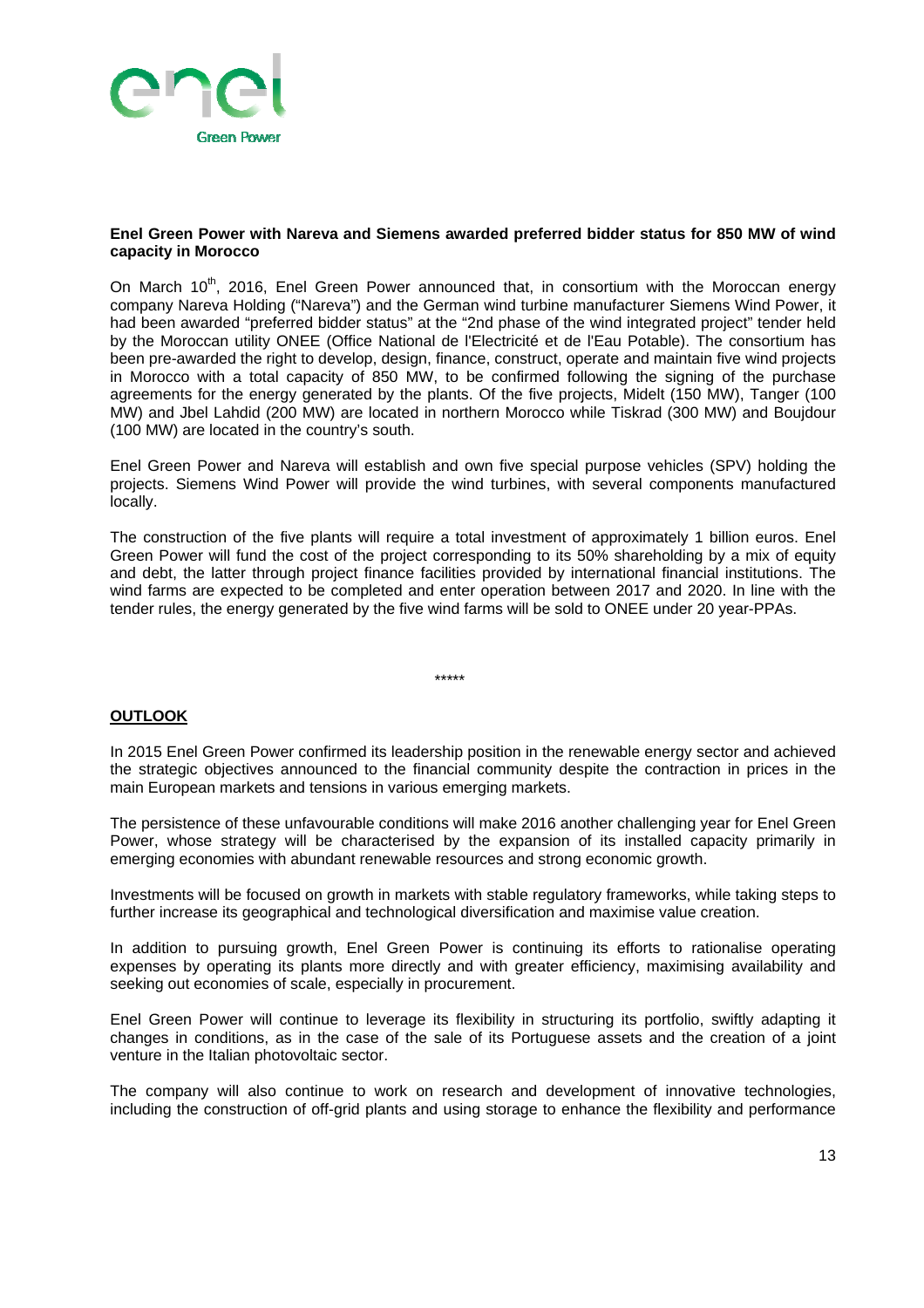

of its facilities. Finally, Enel Green Power will continue to carefully manage sustainability issues, dialogue with local communities and all other stakeholders (including employees, suppliers and institutions), while devoting full attention to environmental and safety issues.

#### **SHAREHOLDERS' MEETING AND DIVIDENDS**

Following completion of the spin-off, now under way, the shares of Enel Green Power will cease trading on the Mercato Telematico Azionario ("MTA") organised and operated by Borsa Italiana S.p.A. and on the Spanish continuous electronic trading system (Sistema de Interconexión Bursátil, SIBE). With the completion of the spin-off, scheduled to take place by the end of the first quarter of 2016, Enel Green Power will be wholly owned by Enel.

As a result, the Board of Directors has postponed issuing its proposed distribution of any dividend for 2015 to a meeting to be held following the delisting of Enel Green Power shares. The Board also postponed to that meeting the calling of the Shareholders' Meeting to, among other business, approve the annual financial statements and examine the 2015 consolidated financial statements, as well as to resolve the distribution of any dividend.

Finally, the draft annual financial statements and the 2015 consolidated financial statements, together with the Report on Corporate Governance and Ownership Structure for 2015, as well as an information document on the remuneration paid to the members of the management and control bodies of the company, the General Manager and key management personnel in 2015, will be published by April 15<sup>th</sup>, 2016 on the Enel Green Power website at www.enelgreenpower.com.

\*\*\*\*\*

*The consolidated income statement, statement of comprehensive income, balance sheet and cash flow statement for the Enel Green Power Group and the corresponding statements for the parent company Enel Green Power are attached below. These statements and the related notes have been submitted to the Board of Auditors and the external auditors for their evaluation. A descriptive summary of the alternative performance indicators used in this press release is also attached.* 

*The officer responsible for the preparation of the corporate financial reports, Giulio Antonio Carone, pursuant to Article 154-bis, paragraph 2, of the Consolidated Finance Act, certifies that the accounting information contained in this press release corresponds with that contained in the accounting documentation, books and records.* 

*The following section presents the results for Enel Green Power's business areas (the tables do not account for inter-segment eliminations).*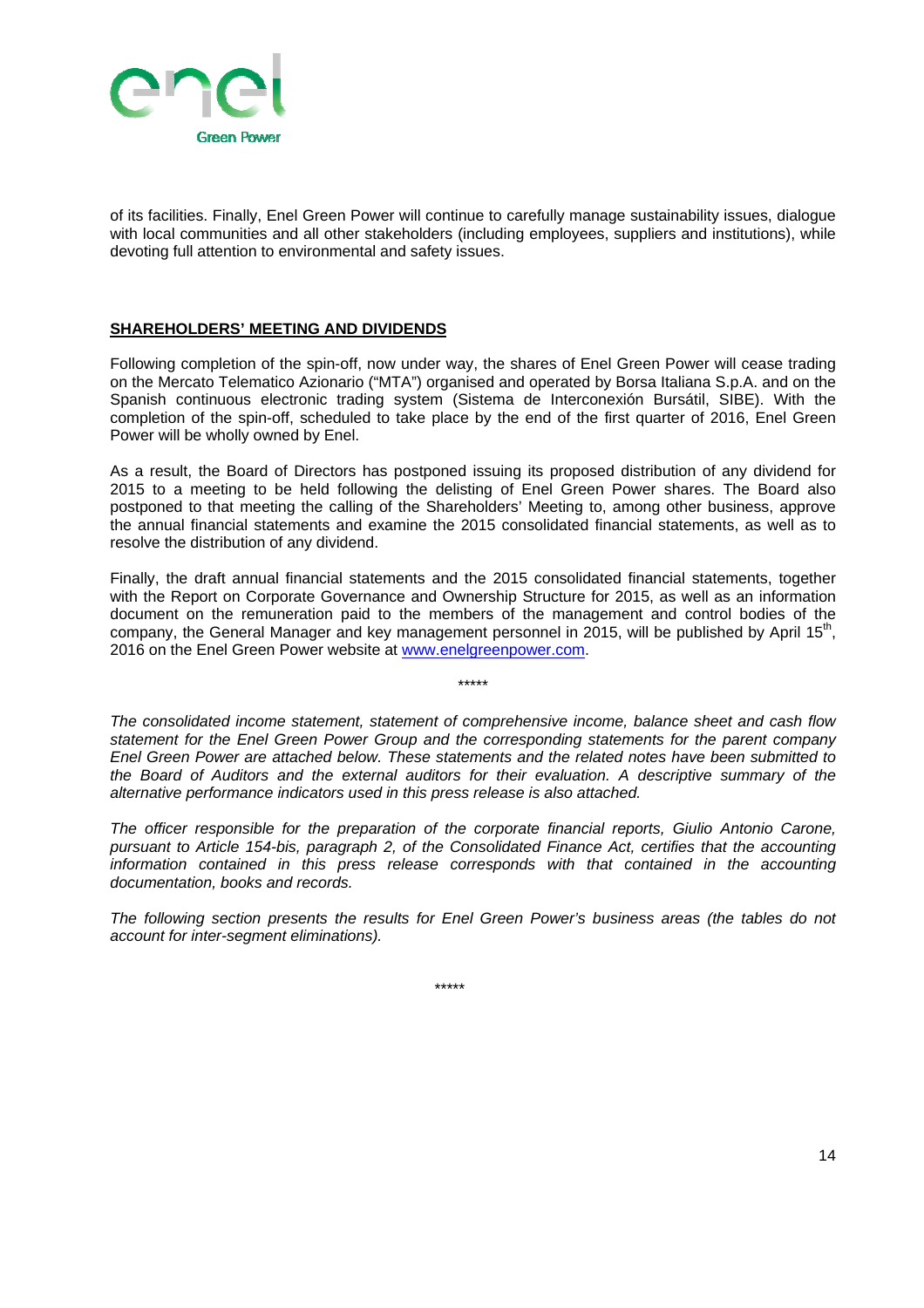

#### **Results by business area**

The representation of results by business area presented here is based on the approach used by management in assessing Group performance for the periods compared here, as reclassified in accordance with the new organisational structure.

#### **Europe and North Africa**

**Results** (millions of euros):

|               | 2015  | 2014  | %        |
|---------------|-------|-------|----------|
| Total revenue | 1,862 | 2,126 | $-12.4%$ |
| <b>EBITDA</b> | 1,105 | 1,465 | $-24.6%$ |
| <b>EBIT</b>   | 365   | 731   | $-50.1%$ |
| <b>Capex</b>  | 316   | 371   | $-14.8%$ |

**Total revenues** amounted to 1,862 million euros, a decrease of 264 million euros compared with 2014 (2,126 million euros), reflecting a decline in revenues from the sale of electricity (162 million euros), mostly attributable to Italy (169 million euros) due to the decrease in hydropower generation, and the reduction in other revenues (102 million euros) due to a contraction in revenues from disposals of equity investments.

Other revenues in 2015 mainly reflect the effect of the acquisition of control of 3Sun (117 million euros), the recognition of the indemnity in the agreement with STM (12 million euros) and the gain on the disposal of Portuguese assets (29 million euros), including the effects of the consolidation of ENEOP. Other revenues in 2014 mainly reflected the effect of the disposal of certain equity investments (LaGeo for 123 million euros and Enel Green Power France for 31 million euros) and the recognition of the indemnity in the agreement with Sharp on the off-take of the output of the 3Sun factory (95 million euros).

**EBITDA** amounted to 1,105 million euros, down 360 million euros compared with 2014 (1,465 million euros). The variation reflects the contraction in revenues described above, the increase in operating expenses due to the formalisation of a number of early retirement agreements for Italian personnel (48 million euros) and the increase in operating expenses mainly related to the acquisition of control of 3Sun (29 million euros).

**EBIT** amounted to 365 million euros, a decrease of 366 million euros compared with 2014 that was due to the aforementioned decline in EBITDA and an increase in impairment losses recorded in the course of the year. More specifically, the change reflects the impairment recognised on the assets held in Romania (155 million euros), taking account of the continuing uncertainty in the regulatory framework and market conditions in that country, as well as writedowns recognised on a number of specific assets of 3Sun (46 million euros). In addition, 2014 EBIT included the impairment loss recognised on the net assets of EGP Hellas in the amount of 181 million euros.

**Capital expenditure** in 2015 amounted to 316 million euros (371 million euros in 2014), of which 280 million euros in Italy (312 million euros in 2014) and 36 million euros in the rest of Europe (59 million euros in 2014).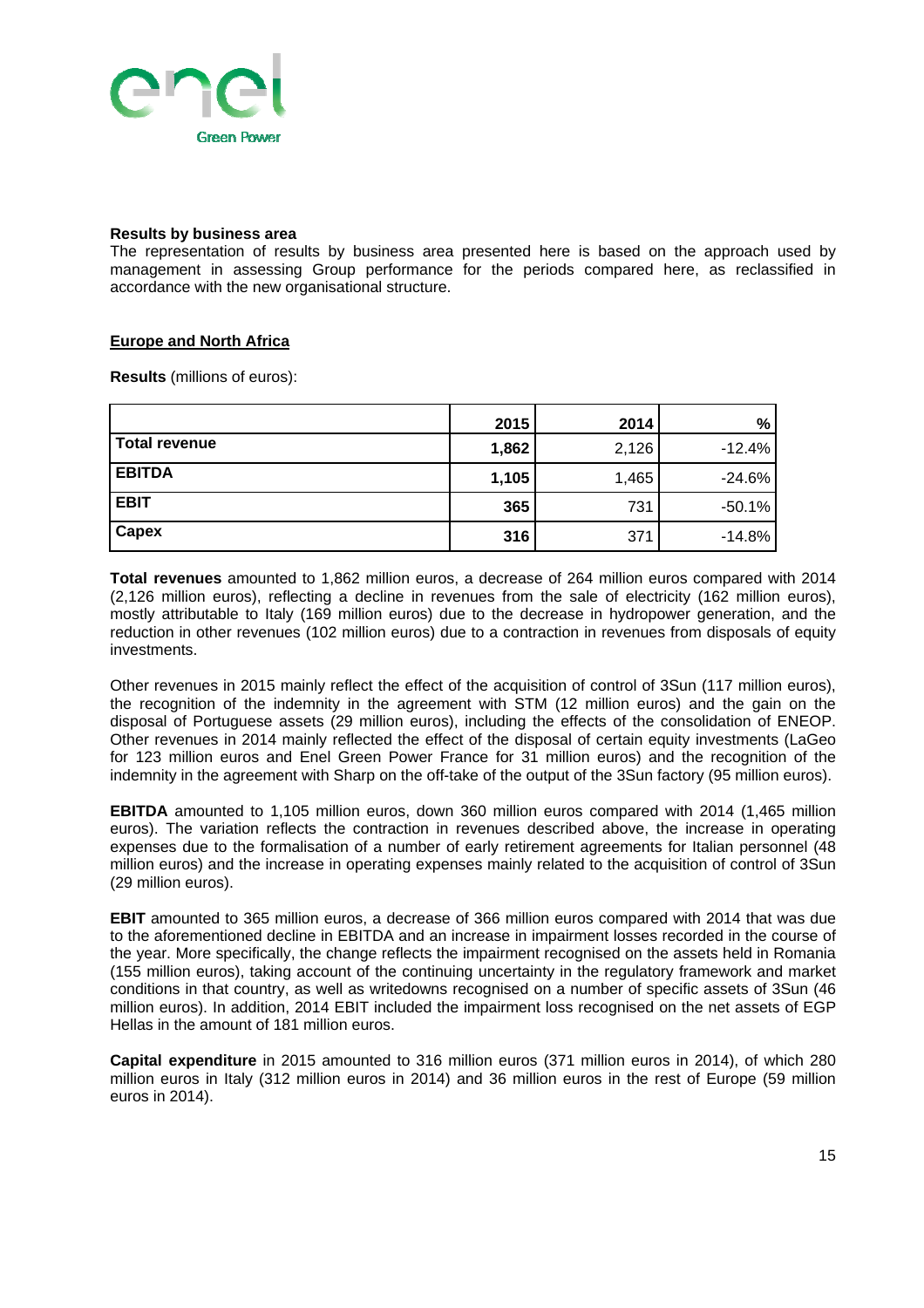

Capital expenditure in Italy was mainly in geothermal plants for 108 million euros (161 million euros in 2014) and hydropower plants for 82 million euros (77 million euros in 2014). In the rest of Europe, capital expenditure mainly regarded the maintenance of wind facilities in Spain and Greece (18 million euros).

#### **Latin America**

**Results** (millions of euros)**:** 

|                       | 2015  | 2014 | %.       |
|-----------------------|-------|------|----------|
| <b>Total revenues</b> | 650   | 538  | $+20.8%$ |
| <b>EBITDA</b>         | 364   | 202  | $+80.2%$ |
| <b>EBIT</b>           | 249   | 142  | $+75.4%$ |
| <b>Capex</b>          | 1,548 | 926  | $+67.2%$ |

**Total revenues** were 650 million euros, an increase of 112 million euros (taking account of exchange rate gains of 67 million euros) compared with 2014 that was mainly due to an increase in revenues from the sale of electricity (101 million euros), mostly in Chile (73 million euros), Mexico (21 million euros) and Costa Rica (8 million euros), in line with the increase in power output.

**EBITDA** was 364 million euros, up 162 million euros compared with 2014 (also taking account of exchange rate gains of 44 million euros), reflecting the aforementioned increase in revenues and a decline in operating expenses for the purchase of electricity (119 million euros) in Panama and Brazil, which more than offset higher operating expenses linked to the expansion of installed capacity in Brazil, Chile and Mexico (63 million euros).

**EBIT** amounted to 249 million euros, up 107 million euros compared with 2014 (142 million euros), reflecting the aforementioned increase in EBITDA, which more than offset an increase in depreciation, amortisation and impairment (55 million euros) related to the expansion of installed capacity, mainly in Chile, Mexico and Brazil.

**Capital expenditure** in 2015 was 1,548 million euros (926 million euros in 2014) and mainly regarded the construction of wind plants in Mexico in the amount of 285 million euros (242 million euros in 2014), in Brazil in the amount of 271 million euros (165 million euros in 2014), in Chile in the amount of 211 million euros (165 million euros in 2014) and in Uruguay in the amount of 52 million euros (28 million euros in 2014), as well as solar plants in Chile in the amount of 344 million euros (198 million euros in 2014), in Brazil in the amount of 46 million euros (none in 2014) and in Panama in the amount of 18 million euros (2 million euros in 2014). Other projects include hydropower plants in Costa Rica in the amount of 118 million euros (48 million euros in 2014) and in Brazil in the amount of 102 million euros (55 million euros in 2014), plus geothermal power plants in Chile in the amount of 84 million euros (1 million euros in 2014).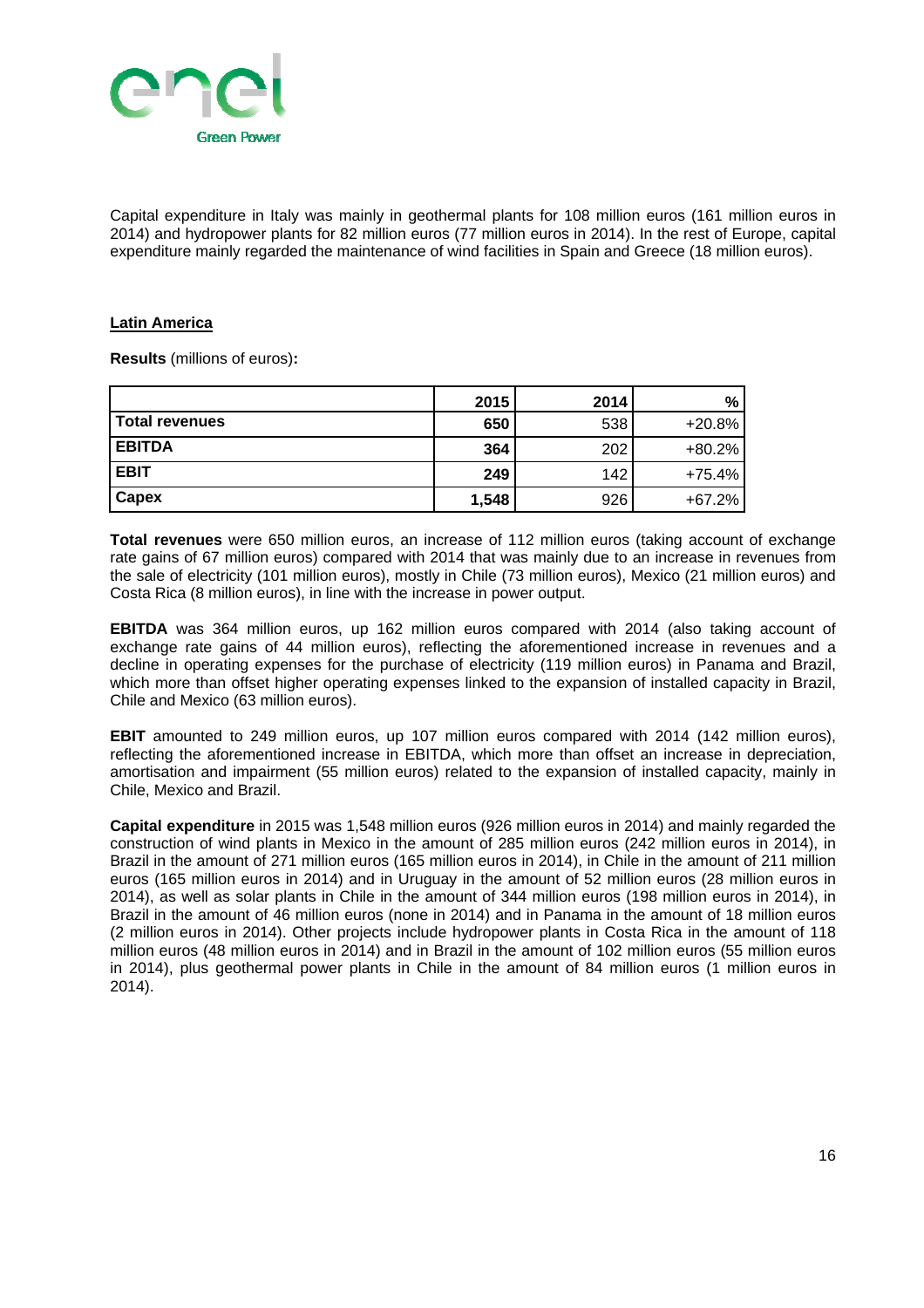

#### **North America**

**Results** (millions of euros)**:** 

|                | 2015 | 2014 | $\%$     |
|----------------|------|------|----------|
| Total revenues | 532  | 394  | $+35.0%$ |
| <b>EBITDA</b>  | 352  | 276  | $+27.5%$ |
| <b>EBIT</b>    | 168  | 149  | $+12.8%$ |
| Capex          | 286  | 308  | $-7.1%$  |

**Total revenues** were 532 million euros, an increase of 138 million euros (taking account of exchange rate gains of 88 million euros) compared with 2014 (394 million euros) that was mainly attributable to greater revenues from electricity sales (48 million euros) and tax partnerships (55 million euros), in line with the increase in output, and an increase in other revenues (32 million euros) including the effects of the disposal of a number of assets.

**EBITDA** was 352 million euros, up 76 million euros (taking account of exchange rate gains of 58 million euros) compared with the previous year (276 million euros), primarily attributable to the aforementioned increase in revenues, which more than offset higher personnel and operating expenses mainly related with the expansion in installed capacity.

**EBIT** was 168 million euros, an increase of 19 million euros compared with 2014 (149 million euros). The increase in EBITDA (76 million euros) was almost entirely offset by a rise in depreciation (30 million euros) related to the expansion of installed capacity, and impairment losses (27 million euros) connected with value adjustments for certain specific projects.

**Capital expenditure** in 2015 amounted to 286 million euros (308 million euros in 2014) and mainly regarded the construction of wind farms totalling 257 million euros (313 million euros in 2014). Operating investments included grants in the amount of 4 million euros.

#### **Sub-Saharan Africa and Asia**

**Results** (millions of euros)**:** 

|               | 2015 | 2014 | $\frac{9}{6}$ |
|---------------|------|------|---------------|
| Total revenue | 14   | 3    | $-$ %         |
| <b>EBITDA</b> | 5    |      | $-$ %         |
| <b>EBIT</b>   | 3    |      | $-$ %         |
| Capex         | 312  | 24   | $-$ %         |

**Total revenues** were 14 million euros, an increase of 11 million euros on 2014 (3 million euros) that were mainly attributable to the effects of the completion of the allocation of the purchase price for the acquisition of South African projects.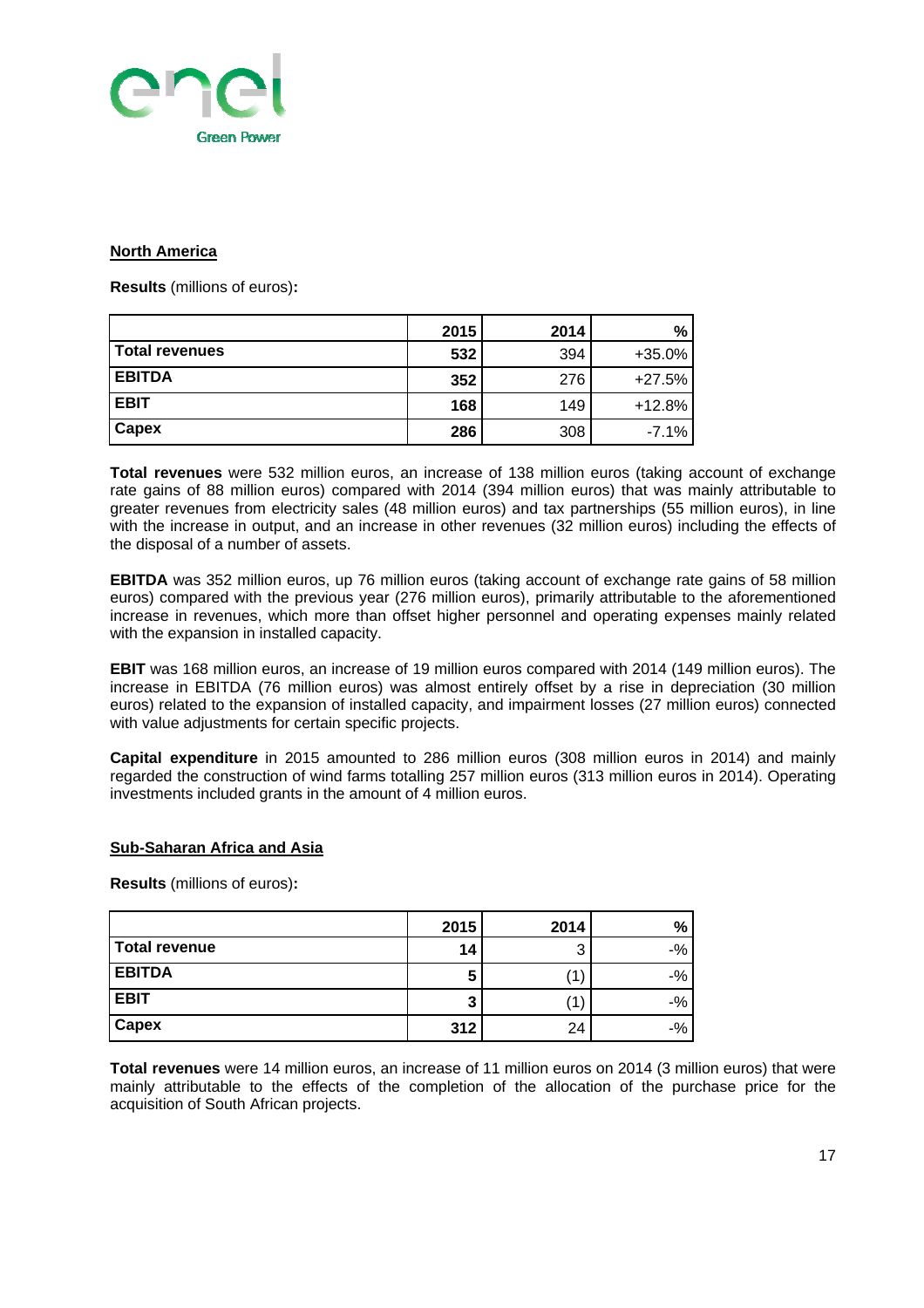

**EBITDA** was 5 million euros, an improvement of 6 million euros on 2014 (a loss of 1 million euros), reflecting the developments in revenues noted above and the increase in operating expenses in South Africa (4 million euros).

**EBIT** amounted to 3 million euros, a 4 million euro increase on 2014.

**Capital expenditure** in 2015 was 312 million euros (24 million euros in 2014) and regarded solar plants in the amount of 194 million euros (14 million euros in 2014) and wind farms in the amount of 118 million euros (8 million euros in 2014).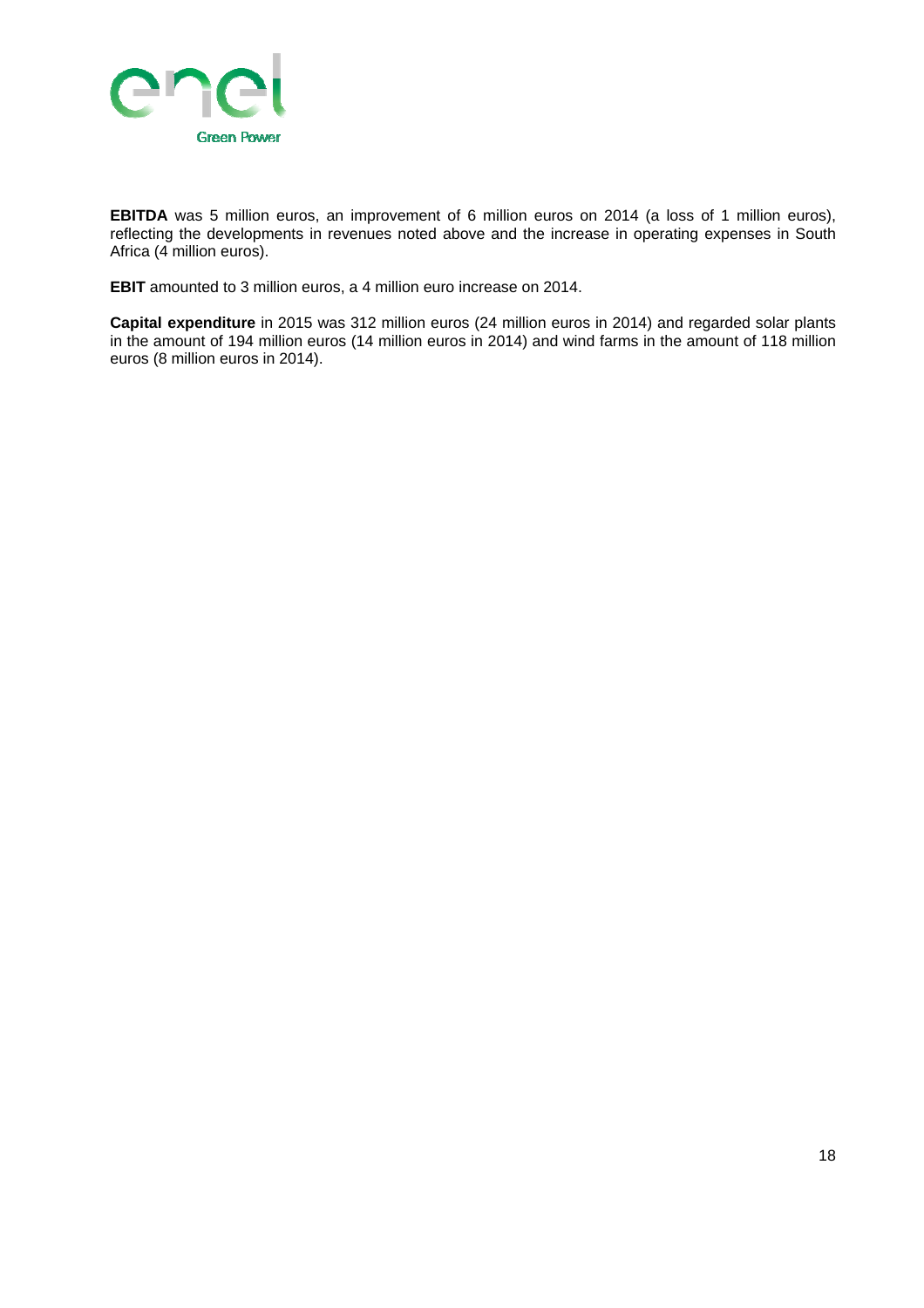

#### **ALTERNATIVE PERFORMANCE INDICATORS**

The following section describes a number of alternative performance indicators, not envisaged under the IFRS-EU accounting standards, which are used in this press release in order to facilitate the assessment of the Group's performance and financial position.

- **Total revenues**: calculated as the sum of *"Revenues" and "Net income/(expense) from commodity contracts measured at fair value".*
- **EBITDA:** an indicator of Enel Green Power's operating performance, calculated as *"EBIT"* plus *"Depreciation, amortisation and impairment losses"*. (4)
- **Net non-current assets:** calculated as the difference between "*Non-current assets"* and "*Noncurrent liabilities*" with the exception of "*Deferred tax assets*" and other minor financial items included under "*Other non-current assets*", "*Long-term borrowings*", "*Provisions*" and "*Deferred tax liabilities*".
- **Net current assets:** calculated as the difference between "*Current assets"* and "*Current liabilities*" with the exception of minor financial items included under "*Other current assets*", "*Cash and cash equivalents", "Short-term borrowings"* and the *"current portion of long-term borrowings*".
- **Net capital employed:** calculated as the algebraic sum of *"Net non-current assets", "Net current assets",* "*Deferred tax assets*", "*Provisions"* and "*Deferred tax liabilities*" not considered previously.
- **Net financial debt:** an indicator of Enel Green Power's financial structure, calculated as the sum of *"Long-term borrowings",* the current portion of long-term borrowings and *"Short-term borrowings ",* net of *"Cash and cash equivalents"* and certain current and non-current financial assets (financial receivables and securities other than equity investments) classified under *"Other current financial assets"* and *"Other non-current financial assets".*

*(4) Net of the capitalised portion.*

\*\*\*\*\*

All Enel Green Power press releases are also available in smartphone and tablet versions. You can download the Enel Corporate App at Apple Store.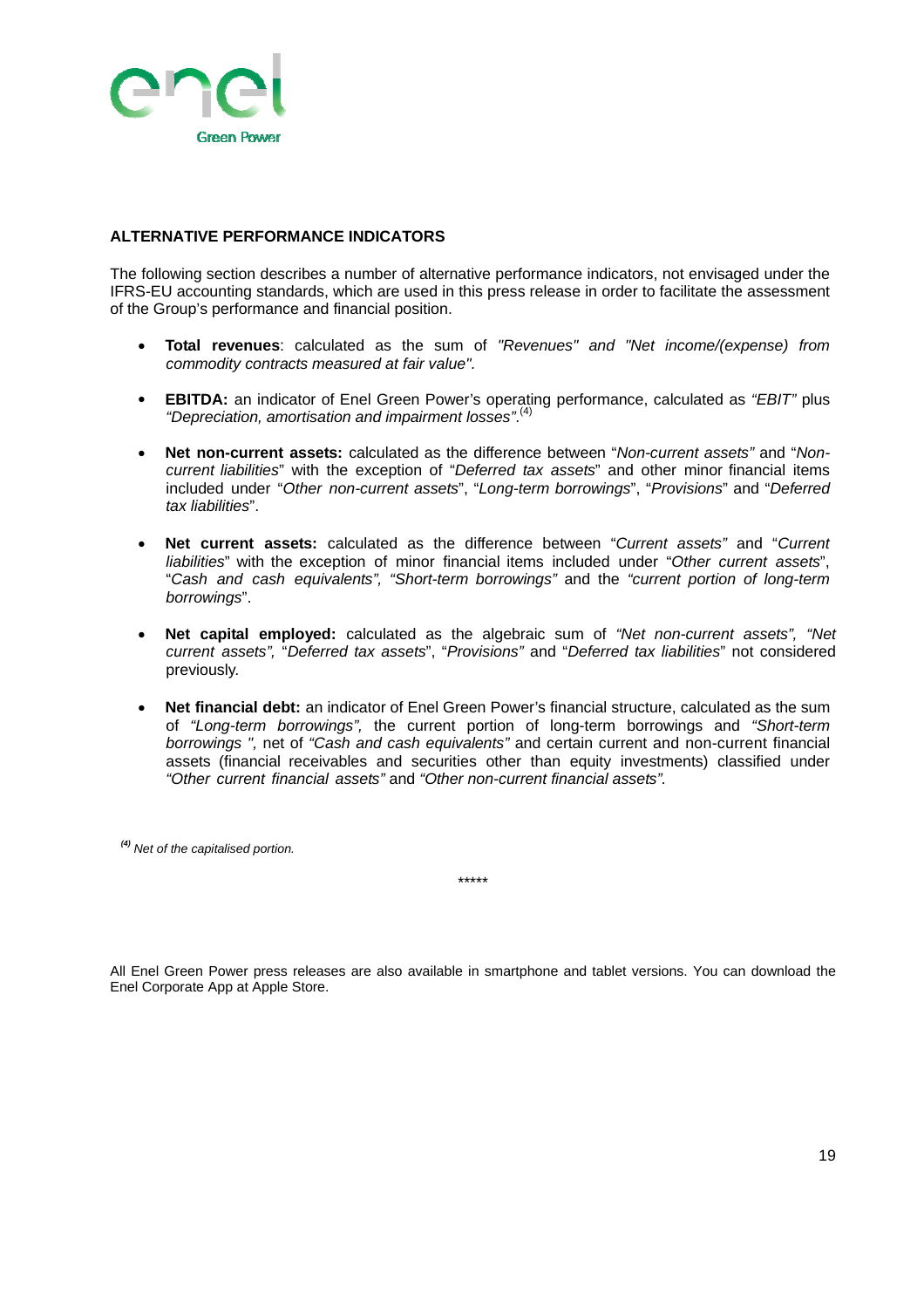

### **Consolidated Income Statement**

| Millions of euro |  |
|------------------|--|
|------------------|--|

|                                                                                |       | of which<br>with<br>related |       | of which<br>with<br>related |
|--------------------------------------------------------------------------------|-------|-----------------------------|-------|-----------------------------|
|                                                                                | 2015  | parties                     | 2014  | parties                     |
| <b>Revenue and income</b>                                                      |       |                             |       |                             |
| Revenue from sales and services                                                | 2,356 | 907                         | 2,148 | 867                         |
| Other revenue and income                                                       | 655   | 297                         | 772   | 353                         |
| [Subtotal]                                                                     | 3.011 |                             | 2.920 |                             |
| <b>Costs</b>                                                                   |       |                             |       |                             |
| Electricity, gas and fuel purchases                                            | 175   | 45                          | 291   | 39                          |
| Services and other materials                                                   | 595   | 91                          | 489   | 139                         |
| Personnel                                                                      | 339   |                             | 256   |                             |
| Depreciation, amortization and impairment losses                               | 1,041 |                             | 921   |                             |
| Other operating expenses                                                       | 185   | $\mathbf{1}$                | 149   |                             |
| Capitalized costs                                                              | (134) |                             | (131) |                             |
| [Subtotal]                                                                     | 2,201 |                             | 1,975 |                             |
| Net income/(expense) from commodity contracts                                  |       |                             |       |                             |
| measured at fair value                                                         | (25)  | (23)                        | 76    | 77                          |
| <b>Operating income</b>                                                        | 785   |                             | 1,021 |                             |
| Net financial income/(expense) from derivatives                                | (108) | (81)                        | (21)  | (19)                        |
| Other net financial income/(expense)                                           | (237) | (169)                       | (236) | (174)                       |
| Share of income/(losses) of equity investments accounted                       |       |                             |       |                             |
| for using the equity method                                                    | 8     |                             | (56)  |                             |
| Income before taxes                                                            | 448   |                             | 708   |                             |
| Income taxes                                                                   | 184   |                             | 264   |                             |
| Net result from continuing operations                                          | 264   |                             | 444   |                             |
| Net result from discontinued operations <sup>(*)</sup>                         |       |                             | (4)   |                             |
| Net income for the year                                                        | 264   |                             | 440   |                             |
| Attributable to shareholders of the Parent Company                             | 166   |                             | 359   |                             |
| Attributable to non-controlling interests                                      | 98    |                             | 81    |                             |
| Earnings per share: basic and diluted (in euros)                               | 0.03  |                             | 0.07  |                             |
| Earnings per share of continuing operations: basic and<br>diluted (in euros)   | 0.03  |                             | 0.07  |                             |
| Earnings per share of discontinued operations: basic and<br>diluted (in euros) |       |                             |       |                             |

(\*) The net result from discontinued operations pertains entirely to the shareholders of the Parent Company.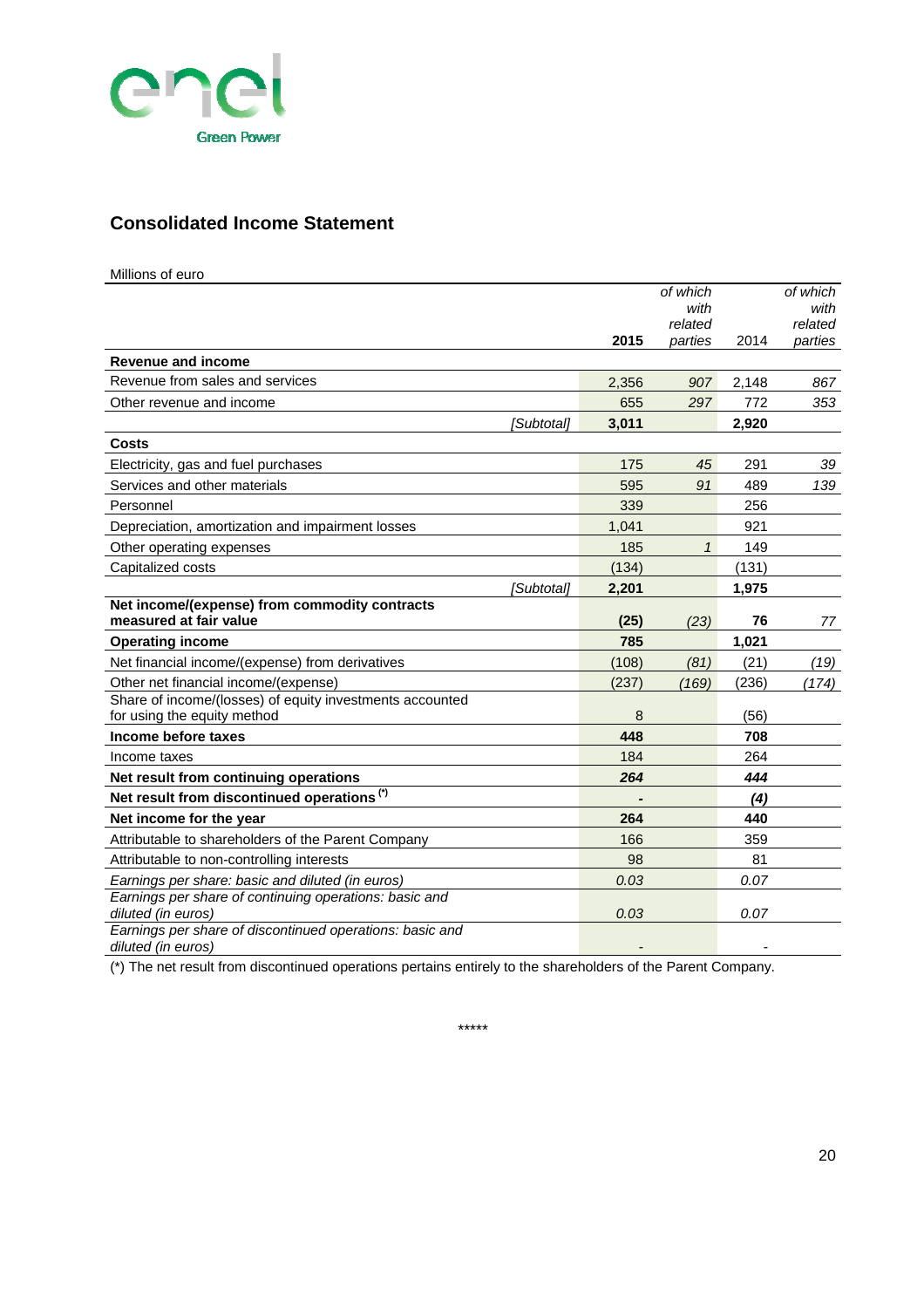

# **Statement of Consolidated Comprehensive Income**

| Millions of euro |  |
|------------------|--|
|                  |  |

|                                                                                                        | 2015 | 2014 |
|--------------------------------------------------------------------------------------------------------|------|------|
| Net income for the year                                                                                | 264  | 440  |
| Other comprehensive income:                                                                            |      |      |
| Remeasurement of defined-benefit obligation                                                            |      | (3)  |
| Other comprehensive income not recyclable to profit or loss (a)                                        |      | (3)  |
| Gain/(loss) on cash flow hedge derivatives                                                             | 9    | (41) |
| Share of the other comprehensive income of equity investments<br>accounted for using the equity method | 17   | (6)  |
| Exchange rate differences                                                                              | 135  | 421  |
| Other comprehensive income recyclable to profit or loss (b)                                            | 161  | 374  |
| Total other comprehensive income (loss) for the year<br>$(after tax)$ $(a+b)$                          | 161  | 371  |
| Total comprehensive income (loss) for the year                                                         | 425  | 811  |
| - attributable to shareholders of the Parent Company                                                   | 288  | 693  |
| - attributable to non-controlling interests                                                            | 137  | 118  |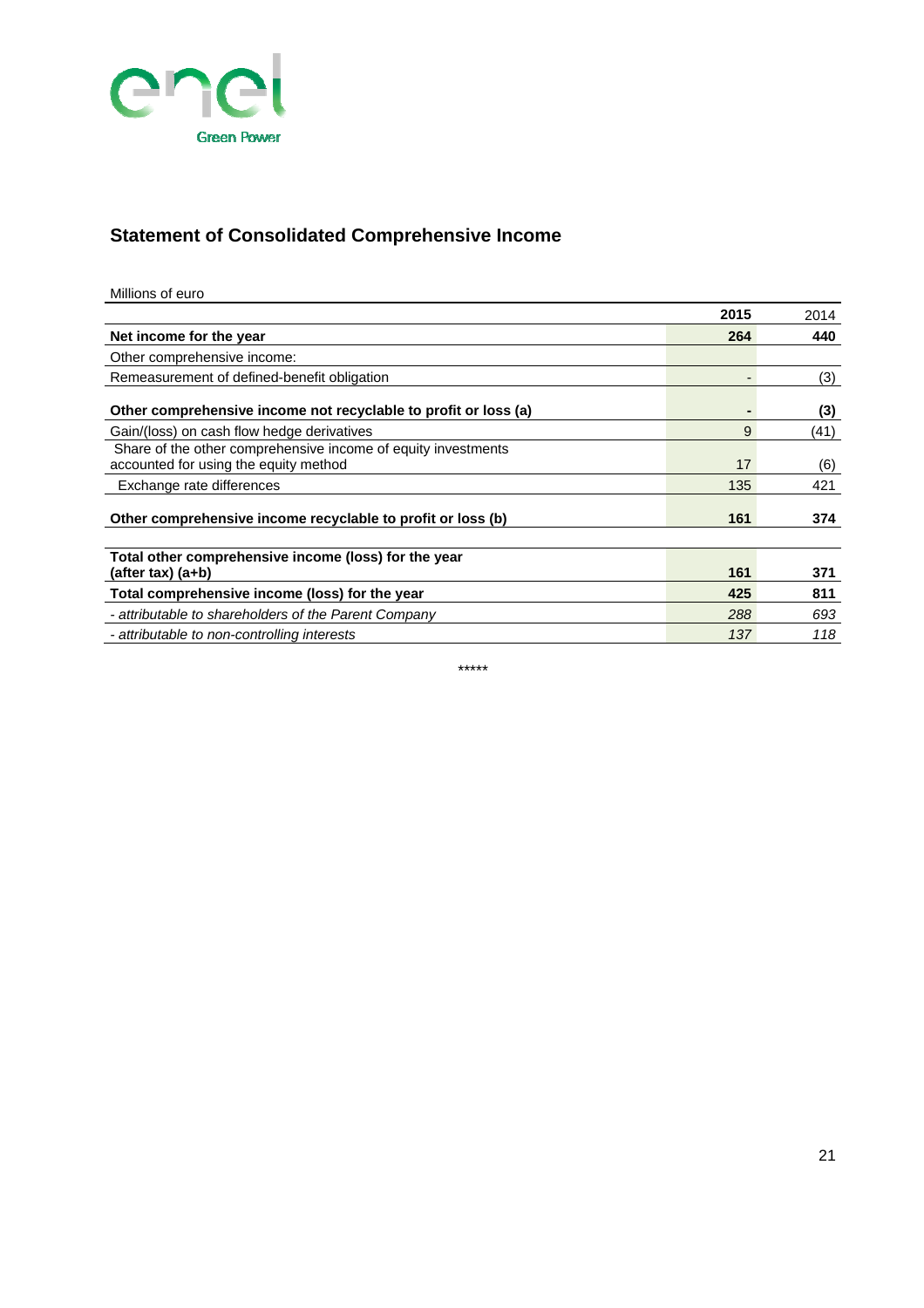

## **Consolidated Balance Sheet**

| Millions of euro                                            |                     |                    |          |                    |
|-------------------------------------------------------------|---------------------|--------------------|----------|--------------------|
|                                                             |                     | of which           |          | of which           |
|                                                             |                     | with               | at Dec.  | with               |
|                                                             | at Dec. 31,<br>2015 | related<br>parties | 31, 2014 | related<br>parties |
| <b>ASSETS</b>                                               |                     |                    |          |                    |
| <b>Non-current assets</b>                                   |                     |                    |          |                    |
| Property, plant and equipment                               | 15,364              |                    | 13,329   |                    |
| Intangible assets                                           | 1,328               |                    | 1,378    |                    |
| Goodwill                                                    | 666                 |                    | 871      |                    |
| Deferred tax assets                                         | 701                 |                    | 326      |                    |
| Equity investments accounted for using the equity<br>method | 273                 |                    | 323      |                    |
| Derivatives                                                 | 7                   |                    | 7        | $\overline{c}$     |
| Other non-current financial assets                          | 201                 | 154                | 428      | 418                |
| Other non-current assets                                    | 190                 | 3                  | 158      | 3                  |
|                                                             |                     |                    |          |                    |
| [Subtotal]                                                  | 18,730              |                    | 16,820   |                    |
| <b>Current assets</b>                                       |                     |                    |          |                    |
| Inventories                                                 | 163                 |                    | 184      |                    |
| Trade receivables                                           | 451                 | 156                | 440      | 185                |
| Tax receivables                                             | 134                 | 77                 | 81       | $\sqrt{3}$         |
| Derivatives                                                 | 20                  | 9                  | 18       | 15                 |
| Other current financial assets                              | 96                  | 29                 | 426      | 221                |
| Other current assets                                        | 495                 | 111                | 494      | 129                |
| Cash and cash equivalents                                   | 385                 |                    | 335      |                    |
| <i><b>Subtotal1</b></i>                                     | 1.744               |                    | 1,978    |                    |
| <b>TOTAL ASSETS</b>                                         | 20,474              |                    | 18,798   |                    |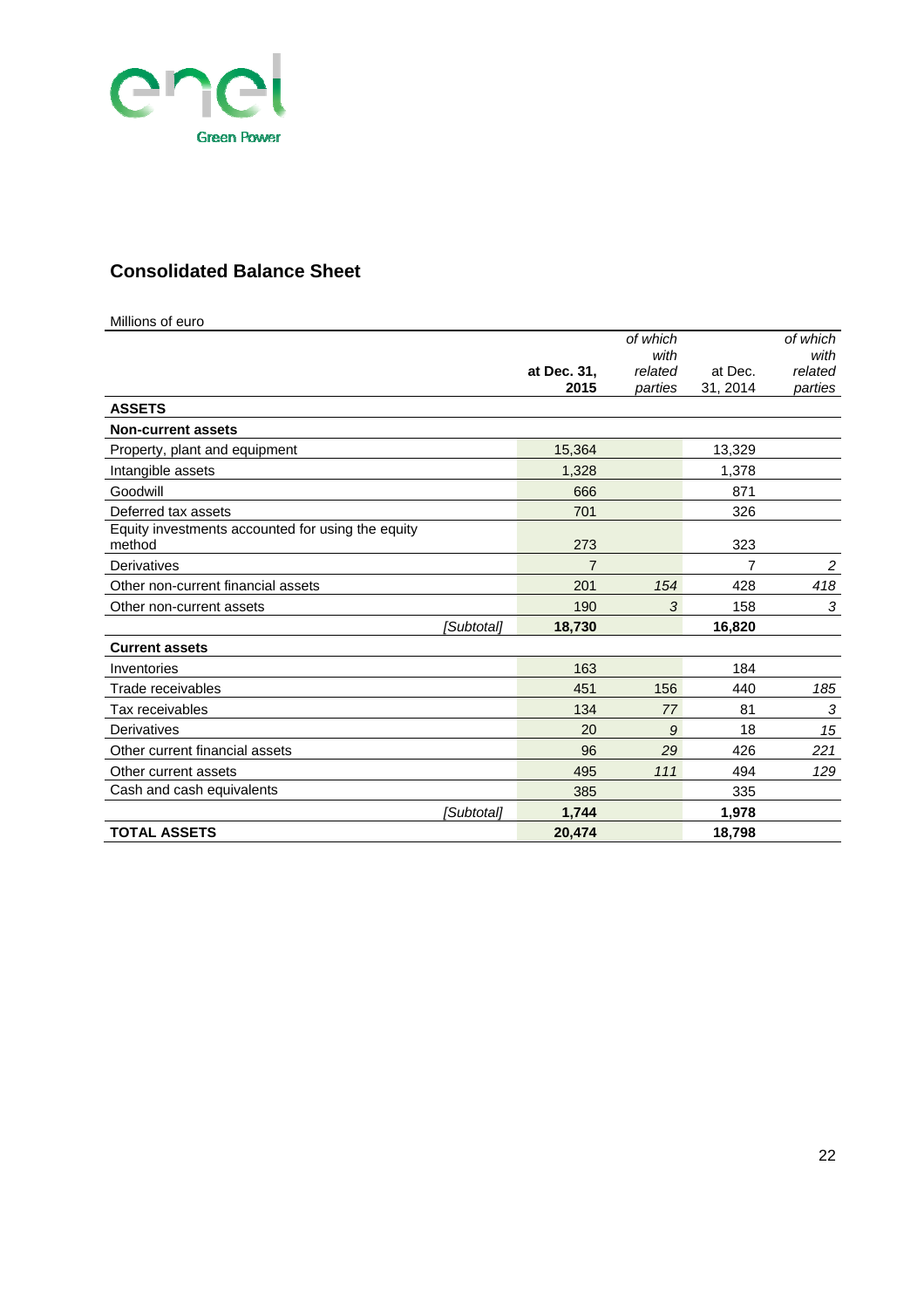

#### Millions of euro

|                                                             |                     | of which           |                     | of which           |
|-------------------------------------------------------------|---------------------|--------------------|---------------------|--------------------|
|                                                             |                     | with               |                     | with               |
|                                                             | at Dec. 31,<br>2015 | related<br>parties | at Dec.<br>31, 2014 | related<br>parties |
| <b>LIABILITIES AND SHAREHOLDERS' EQUITY</b>                 |                     |                    |                     |                    |
| Equity pertaining to the shareholders of the                |                     |                    |                     |                    |
| <b>Parent Company</b>                                       |                     |                    |                     |                    |
| Share capital                                               | 1,000               |                    | 1,000               |                    |
| Other reserves                                              | 6,807               |                    | 6,476               |                    |
| Net income for the year attributable to shareholders        |                     |                    |                     |                    |
| of the Parent Company                                       | 166                 |                    | 359                 |                    |
| [Subtotal]                                                  | 7,973               |                    | 7,835               |                    |
| Non-controlling interests                                   | 1,657               |                    | 1,094               |                    |
| <b>TOTAL SHAREHOLDERS'</b><br><b>EQUITY</b>                 | 9,630               |                    | 8,929               |                    |
| <b>Non-current liabilities</b>                              |                     |                    |                     |                    |
| Long-term borrowings                                        | 6,367               | 2.455              | 6,035               | 2,455              |
| Post-employment and other employee benefits                 | 36                  |                    | 43                  |                    |
| Provisions for risks and charges                            | 207                 |                    | 130                 |                    |
| Deferred tax liabilities                                    | 1,033               |                    | 705                 |                    |
| Derivatives                                                 | 80                  | 59                 | 96                  | 71                 |
| Other non-current liabilities                               | 173                 |                    | 192                 |                    |
| [Subtotal]                                                  | 7,896               |                    | 7,201               |                    |
| <b>Current liabilities</b>                                  |                     |                    |                     |                    |
| Short-term borrowings                                       | 713                 | 672                | 865                 | 832                |
| Current portion of long-term borrowings                     | 470                 |                    | 323                 |                    |
| Current portion of long-term provisions and                 |                     |                    |                     |                    |
| short-term provisions                                       | 39                  |                    | 20                  |                    |
| Trade payables                                              | 1,268               | 155                | 888                 | 129                |
| Derivatives                                                 | 23                  | 21                 | $\overline{7}$      | $\overline{7}$     |
| Income tax payable                                          | 33                  |                    | 80                  |                    |
| Other current financial liabilities                         | 86                  | 53                 | 82                  | 57                 |
| Other current liabilities                                   | 316                 | 20                 | 403                 | 11                 |
| [Subtotal]                                                  | 2,948               |                    | 2,668               |                    |
| <b>TOTAL LIABILITIES</b>                                    | 10,844              |                    | 9,869               |                    |
| <b>TOTAL LIABILITIES AND SHAREHOLDERS'</b><br><b>EQUITY</b> | 20.474              |                    | 18.798              |                    |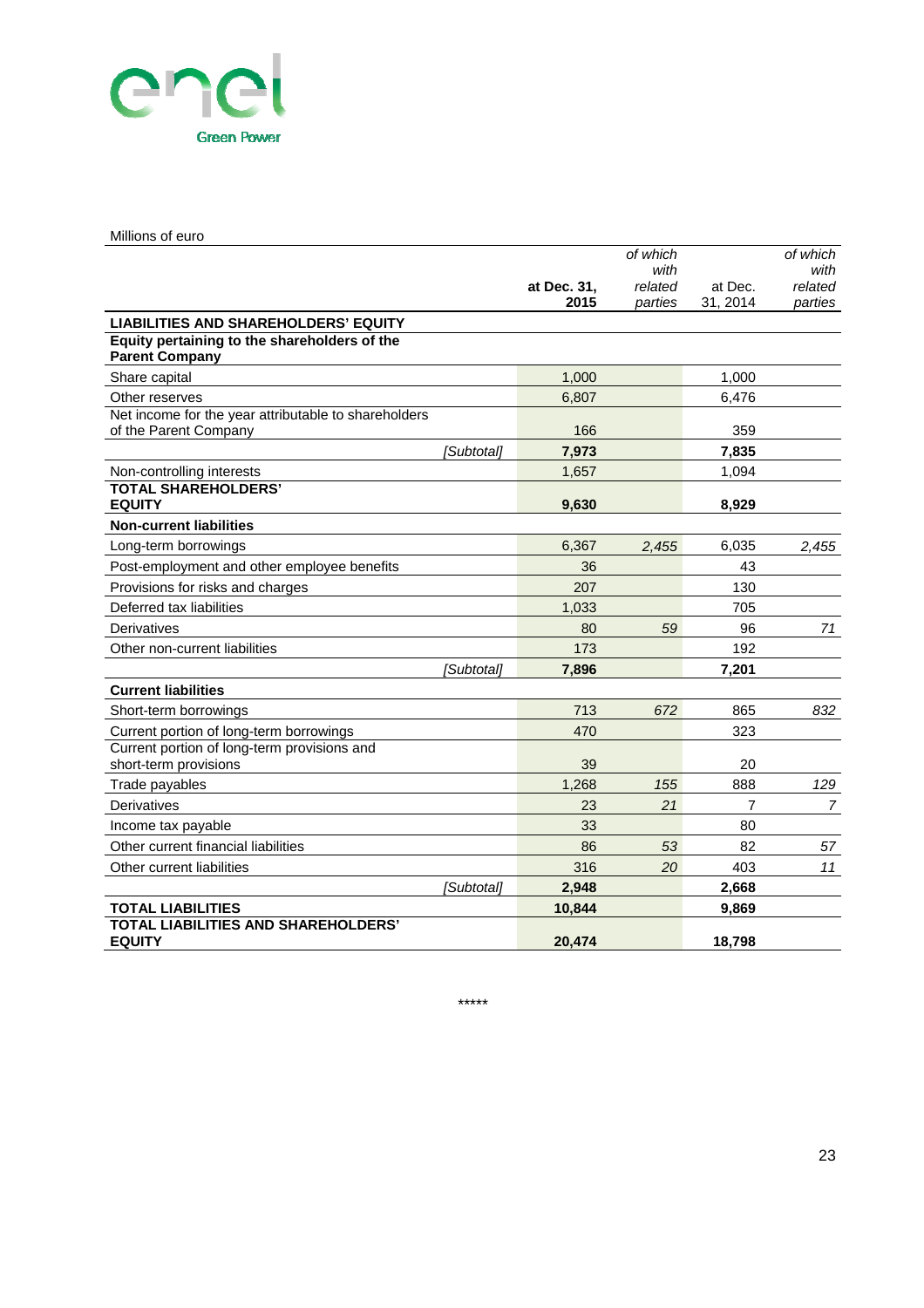

### **Consolidated statement of cash flows**

Milions of euro **2015** *of which with related parties* 2014 *of which with related parties* **Income before taxes 448 708** Income before taxes of discontinued operations - (4) **Adjustments for:**  Depreciation, amortization and impairment losses 1,041 921 Accruals to provisions and the set of the set of the set of the set of the set of the set of the set of the set of the set of the set of the set of the set of the set of the set of the set of the set of the set of the set Share of net (income)/loss from equity investments accounted for using equity method 66 Net financial (income)/expense from derivatives 108 *81* 21 *19* Other net financial (income)/expense 237 *169* 236 *174* (Gains)/Losses from disposals and other non-monetary items (205) (218) *Cash flow from operating activities before changes in net current assets 1,669 1,720* Increase/(Decrease) in provisions 33 1 (Increase)/Decrease in inventories 14 (90) (Increase)/Decrease in trade receivables and payables 342 *55* 8 *(34)* (Increase)/Decrease in current and non-current assets/liabilities (161) *(41)* (111) *(36)* Interest income (expense) and other financial income/(expense) collected/(paid) (339) *(159)* (299) *(221)* **Dividends from associates 11 11 11 144 11 11 144** Income taxes paid (274) (274) (2740) *Cash flows from operating activities (a)* **1,295 1,033** Investments in property, plant and equipment (2,431) (1,570) Investments in intangible assets (31) (49) (49) Investments in entities (or business units) less cash and cash equivalents acquired (58) (78) (78) Disposals of entities (or business units) less cash and cash equivalents sold 686 states and the state of the state of the state of the state of the state of the state of the state of the state of the state of the state of the state of the state of the state of the state of the stat (Increase)/Decrease in other investing activities (16) (26) *Cash flows from investing activities (b)* **(1,591) (1,137)** New long-term borrowing and other net changes 93 *296* 277 *(101)* Dividends paid (204) *(139)* (192) *(131)* Collections/(Payments) for sale/(acquisition) of non-controlling interests and the control of the control of the control of the control of the control of the control of the control of the control of the control of the control of the control of the control of the control of the control o Net capital contribution by non controlling interests 15 - **Cash flows from financing activities (c) 345 85 Impact of exchange rate fluctuations on cash and cash equivalents (d)** 17 **17 17 Increase/(Decrease) in cash and cash equivalents (a+b+c+d) 50 (2)** Cash and cash equivalents at the beginning of the year (\*) 335 337 337 Cash and cash equivalents at the end of the year 335 335 335 335

<sup>(\*)</sup>Of which cash and cash equivalents pertaining to "Assets held for sale" of €10 million at January 1<sup>st</sup>, 2014 restated.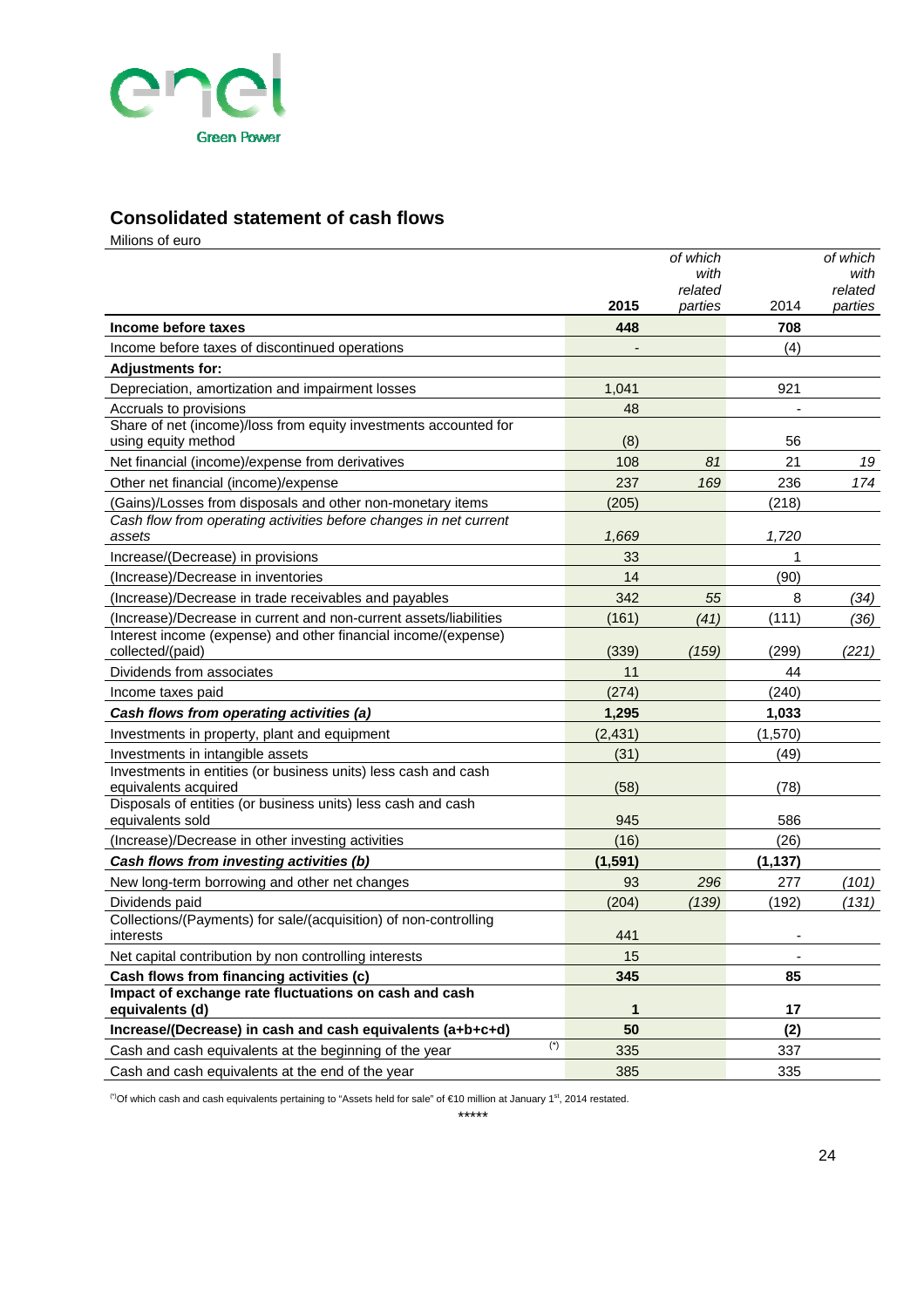

#### **Income statement**

Millions of euro

|                                                                         |           | Of<br>which<br>with<br>relate |           | Of<br>which<br>with<br>relate |
|-------------------------------------------------------------------------|-----------|-------------------------------|-----------|-------------------------------|
|                                                                         |           | d                             |           | d                             |
| <b>Revenues and income</b>                                              | 2015      | parties                       | 2014      | parties                       |
| Revenues from sales and services                                        | 946       | 842                           | 871       | 871                           |
| Other revenues and income                                               | 311       | 288                           | 608       | 341                           |
| (Subtotal                                                               | 1,25<br>7 |                               | 1,47<br>9 |                               |
| <b>Costs</b>                                                            |           |                               |           |                               |
| Electricity purchases                                                   | 39        | 38                            | 37        | 37                            |
| Services and other materials                                            | 396       | 158                           | 259       | 134                           |
| Personnel                                                               | 188       |                               | 147       |                               |
| Depreciation, amortization and impairment losses                        | 287       |                               | 303       |                               |
| Other operating expenses                                                | 84        |                               | 68        |                               |
| Capitalized costs                                                       | (26)      |                               | (30)      |                               |
| (Subtotal                                                               | 968       |                               | 784       |                               |
| Net income/(expense) from commodity contracts measured at fair<br>value | (16)      | (16)                          | 74        | 74                            |
| <b>Operating income</b>                                                 | 273       |                               | 769       |                               |
| Income from equity investments                                          | 8         | 8                             | 39        | 39                            |
| Net financial income/(expense) from derivatives                         | (67)      | (67)                          | (17)      | (17)                          |
| Net Other financial income/(expense)                                    | (19)      | 11                            | (95)      | (77)                          |
| (Subtotal                                                               | (78)      |                               | (73)      |                               |
| Income before taxes                                                     | 195       |                               | 696       |                               |
| Income taxes                                                            | (103)     |                               | (261)     |                               |
| Net Income from continuing operations                                   | 92        |                               | 435       |                               |
| Net Income from discontinued operations                                 |           |                               | (4)       |                               |
| Net income for the year                                                 | 92        |                               | 431       |                               |

\*\*\*\*\*

25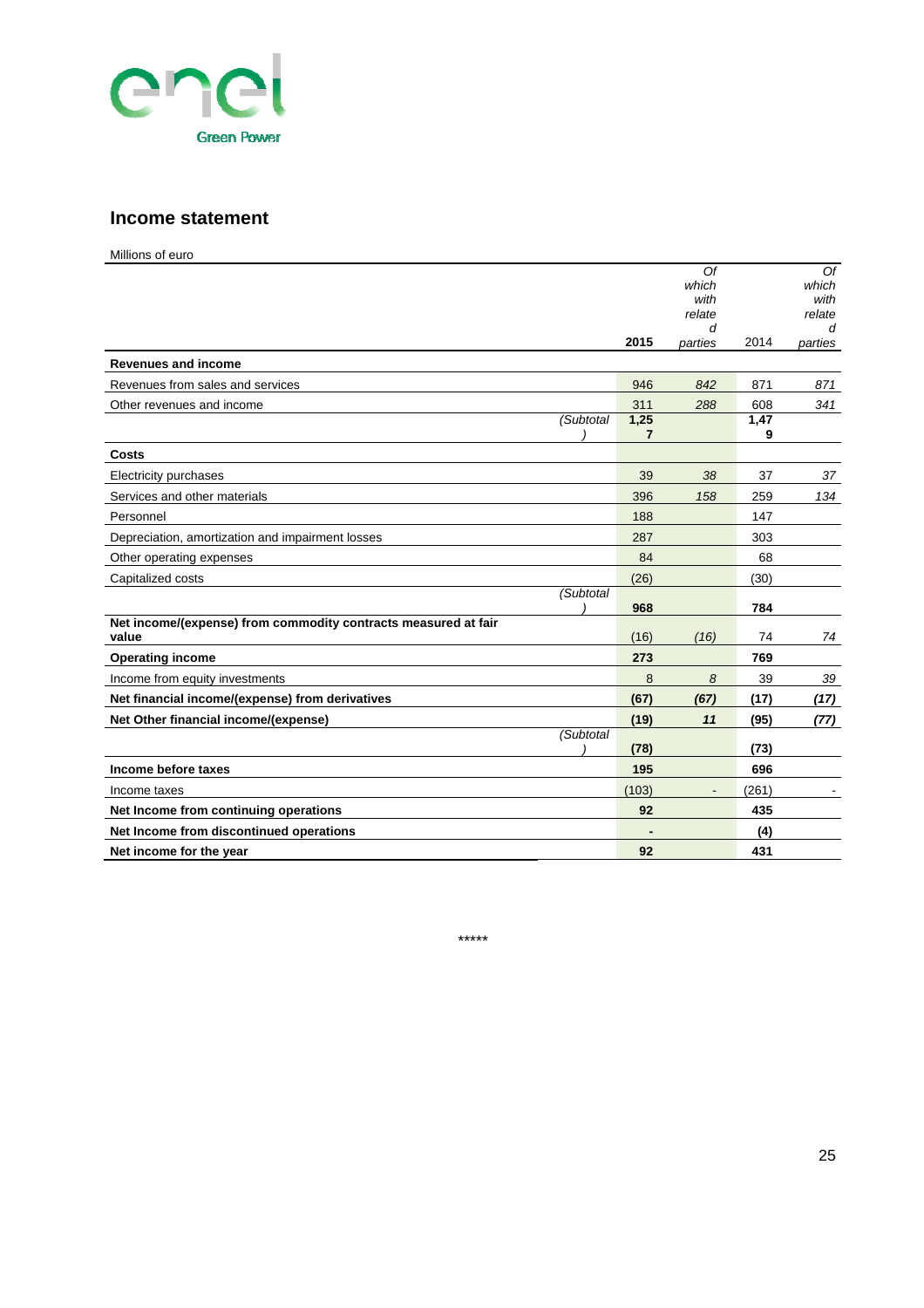

## **Statement of comprehensive income**

#### Millions of euro

|                                                                       | 2015           | 2014 |
|-----------------------------------------------------------------------|----------------|------|
| Net income                                                            | 92             | 431  |
| Other comprehensive income:                                           |                |      |
| Remeasurement of defined-benefit obligation                           |                | (3)  |
|                                                                       |                |      |
| Other comprehensive income not recyclable to profit or loss (a)       | $\blacksquare$ | (3)  |
| Gain/(loss) on cash flow hedge derivatives                            | (12)           | (20) |
| Other comprehensive income recyclable to profit or loss (b)           | (12)           | (20) |
| Total other comprehensive income (loss) for the year(after tax) (a+b) | (12)           | (23) |
| Total comprehensive income (loss) for the year                        | 80             | 408  |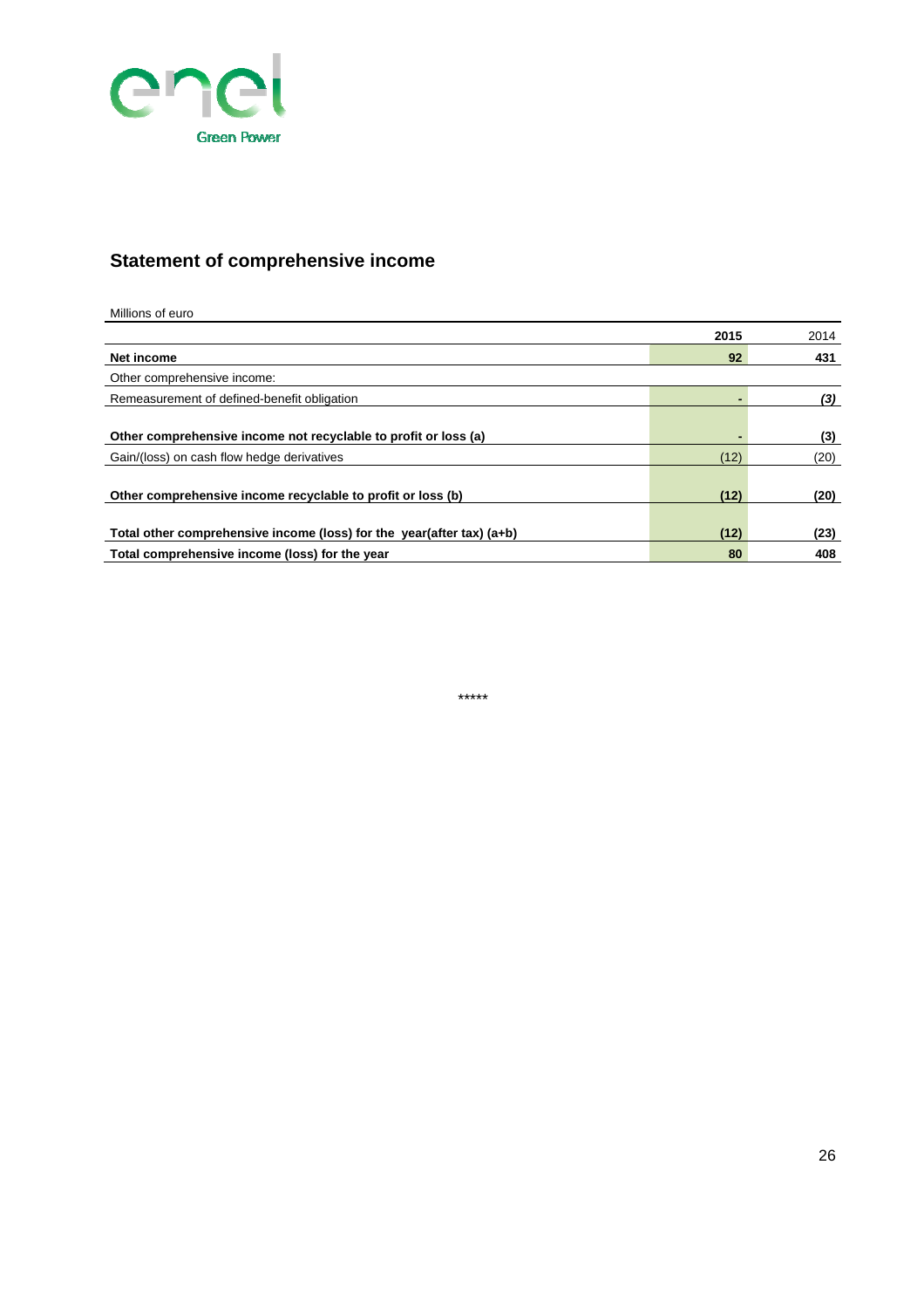

### **Balance Sheet**

Millions of euro

| <b>ASSETS</b>                      | at Dec. 31,2015 | Of which with<br>related parties | at Dec. 31,2014 | Of which with<br>related parties |
|------------------------------------|-----------------|----------------------------------|-----------------|----------------------------------|
| <b>Non-current assets</b>          |                 |                                  |                 |                                  |
| Property, plant and equipment      | 4,676           |                                  | 4,847           |                                  |
| Intangible assets                  | 32              |                                  | 28              |                                  |
| Goodwill                           | 6               |                                  | 6               |                                  |
| Deferred tax assets                | 140             |                                  | 136             |                                  |
| <b>Equity investments</b>          | 5,458           |                                  | 4,593           |                                  |
| <b>Derivatives</b>                 | $\overline{2}$  | $\overline{2}$                   | 2               | $\overline{2}$                   |
| Other Non-current financial assets | 155             | 152                              | 27              | 25                               |
| Other non-current assets           | 10              | 3                                | 9               | 3                                |
| (Subtotal)                         | 10,479          |                                  | 9,648           |                                  |
| <b>Current assets</b>              |                 |                                  |                 |                                  |
| Inventories                        | 33              | $\overline{\phantom{a}}$         | 89              |                                  |
| Trade receivables                  | 413             | 332                              | 358             | 329                              |
| Tax receivables                    | 81              | 75                               | 3               |                                  |
| Derivatives                        | 6               | 6                                | 11              | 11                               |
| Other Current financial assets     | 16              | 16                               | 793             | 793                              |
| Other current assets               | 159             | 112                              | 209             | 118                              |
| Cash and cash equivalents          | 10              |                                  | 19              |                                  |
| (Subtotal)                         | 718             |                                  | 1,482           |                                  |
| <b>TOTAL ASSETS</b>                | 11,197          |                                  | 11,130          |                                  |

| <b>LIABILITIES AND SHAREHOLDERS' EQUITY</b>                       | at Dec. 31,2015 | Of which with<br>related parties | at Dec. 31,2014 | Of which with<br>related parties |
|-------------------------------------------------------------------|-----------------|----------------------------------|-----------------|----------------------------------|
| Share capital                                                     | 1,000           |                                  | 1.000           |                                  |
| Reserves                                                          | 4,630           |                                  | 4.643           |                                  |
| Retained earnings (loss carried forward)                          | 1,096           |                                  | 824             |                                  |
| Net income for the year                                           | 92              |                                  | 431             |                                  |
| TOTAL SHAREHOLDERS' EQUITY                                        | 6,818           |                                  | 6.898           |                                  |
| <b>Non-current liabilities</b>                                    |                 |                                  |                 |                                  |
| Long-term borrowings                                              | 1,880           | 1,200                            | 1,956           | 1,200                            |
| Post-employment and other employee benefits                       | 32              |                                  | 39              |                                  |
| Provisions for risks and charges                                  | 121             |                                  | 60              |                                  |
| Deferred tax liabilities                                          | $\overline{7}$  |                                  | 9               |                                  |
| Derivatives                                                       | 43              | 41                               | 52              | 48                               |
| Other non-current liabilities                                     | 45              |                                  | 56              |                                  |
| (Subtotal)                                                        | 2,128           |                                  | 2,172           |                                  |
| <b>Current liabilities</b>                                        |                 |                                  |                 |                                  |
| Short-term borrowings                                             | 1,749           | 1,749                            | 1,568           | 1,562                            |
| Current portion of long-term loans                                | 76              |                                  | 55              |                                  |
| Current portion of long-term provisions and short-term provisions | 24              |                                  | 16              |                                  |
| Trade payables                                                    | 256             | 132                              | 247             | 122                              |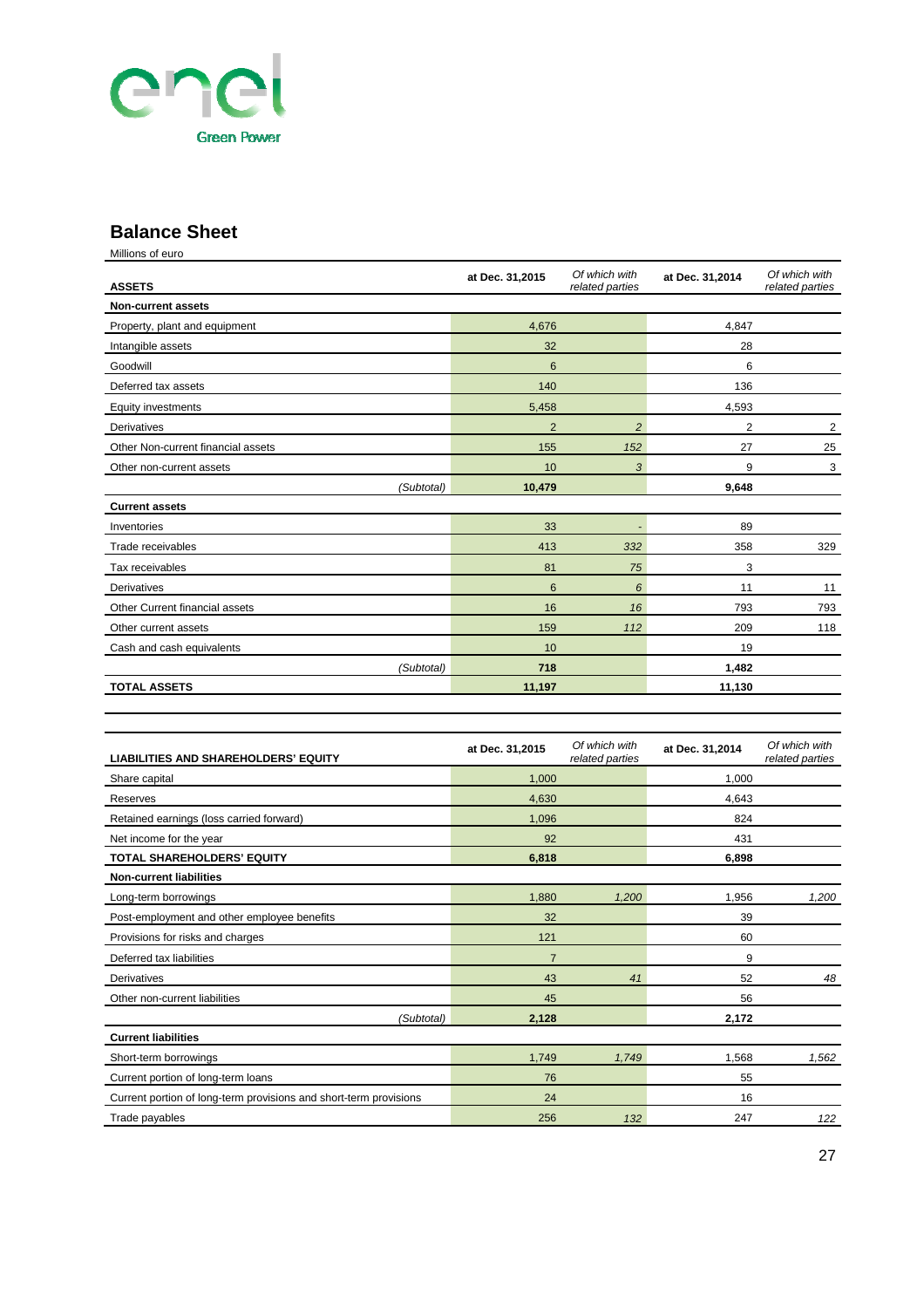

| Income tax payable                         |        |    | 31     | 31 |
|--------------------------------------------|--------|----|--------|----|
| Derivatives                                | 26     | 12 |        | 5  |
| Other Current financial liabilities        | 29     | 28 | 30     | 28 |
| Other current liabilities                  | 91     |    | 108    |    |
| (Subtotal)                                 | 2,251  |    | 2,060  |    |
| <b>TOTAL LIABILITIES</b>                   | 4,379  |    | 4,232  |    |
|                                            |        |    |        |    |
| TOTAL LIABILITIES AND SHAREHOLDERS' EQUITY | 11,197 |    | 11,130 |    |